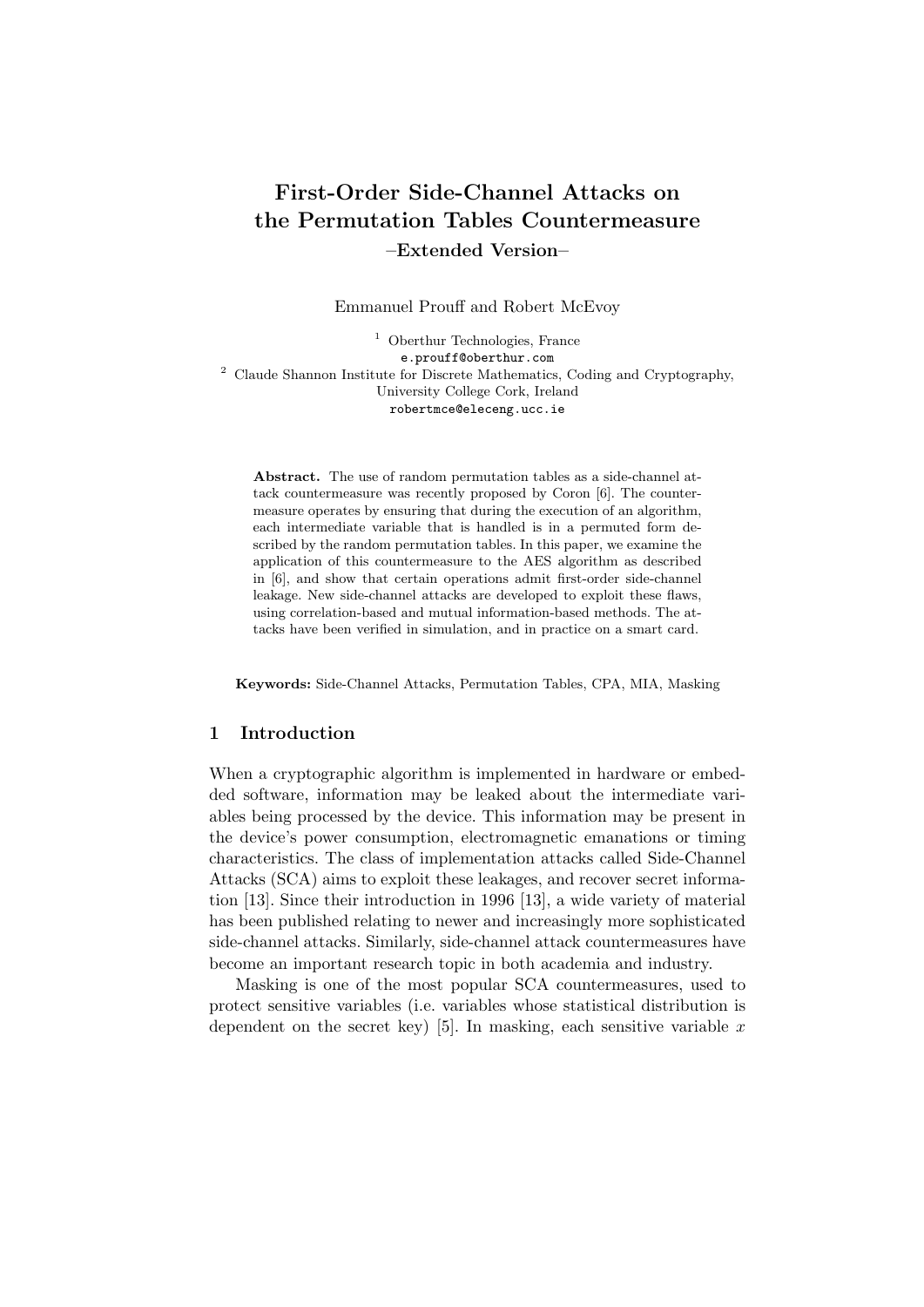is combined (masked) with a random bit string  $m$  (mask). Masking is usually Boolean, where the mask is combined with the sensitive variable using the XOR function; or arithmetic, where a modular addition is used. If the source of random bits is uniformly distributed, then the resultant masked variable  $x'$  is also uniformly distributed, and no longer depends on the secret key. Masking has been well studied, and has been shown to be effective against a number of types SCA [3, 5], but remains ineffective in stronger attack models (e.g. Higher-Order SCA [15]).

Recently, Coron presented the permutation tables countermeasure, as an alternative to masking [6]. The new proposal can be viewed as a generalization of the classical approach, where masking is no longer performed through a random translation, but through a random permutation. Like classical masking, the permutation tables countermeasure also requires a random bit string, which is used at the start of the cryptographic algorithm to generate a permutation P. In the case of an encryption algorithm,  $P$  is then applied to both the message  $x$  to be encrypted and the secret key k, producing  $P(x)$  and  $P(k)$  respectively. It is these permuted variables that are used by the encryption algorithm. At each stage of the algorithm, the cryptographic operations must be modified so that all of the intermediate variables remain in the permuted form described by  $P$ . If the countermeasure is applied correctly, the intermediate variables should all have a uniform distribution independent of sensitive variables, thereby precluding side-channel attacks that rely on statistical dependency of the intermediate variables with the secret key.

In this paper, we examine the application of the permutation tables countermeasure to AES, as described by [6]. We show that certain sensitive intermediate variables in this algorithm are, in fact, not uniformly distributed, and therefore leak side-channel information about the secret key. However, because of the nature of the permutation tables countermeasure, it is not possible to exploit these flaws with classical approaches (such as those used in  $(7, 9, 11)$ ). In fact, the main issue is to exhibit a sound *prediction function* to correlate with the leakages in correlationbased SCA (e.g. Correlation Power Analysis (CPA) [4]). After modeling the side-channel leakage, we use the method proposed in [18] to exhibit a new prediction function for the permuted sensitive variables. An analytical expression for the optimal prediction function is derived, which, for the correct key hypothesis, maximises the correlation with leakage measurements from the algorithm.

Furthermore, since the flawed intermediate variables do not have a monotonic dependency with the sensitive variables, we consider SCA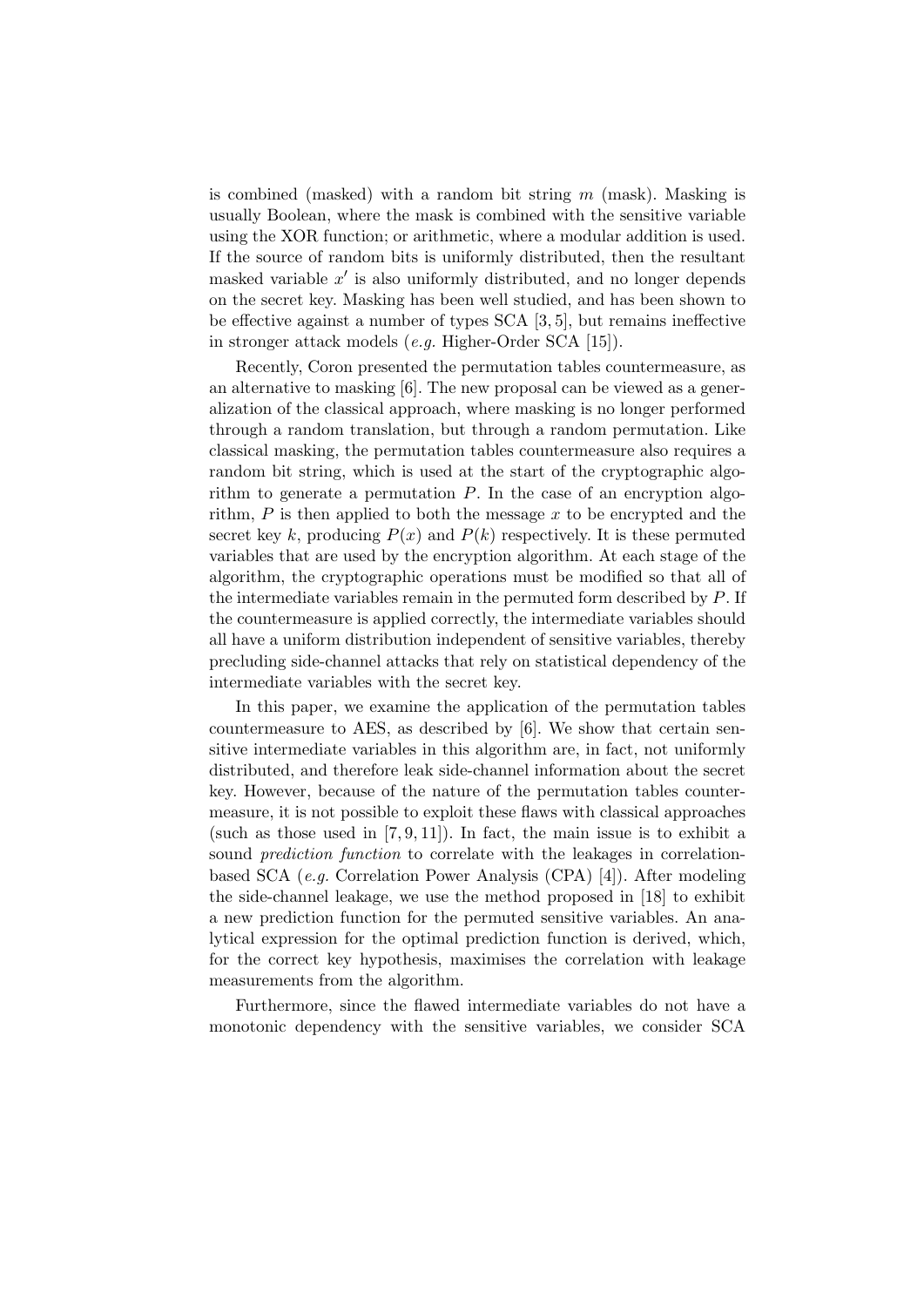attacks involving distinguishers able to exploit non-monotonic interdependencies. We investigate how Mutual Information Analysis (MIA) [10, 20] can be applied in order to exploit the flaws, and compare it with the correlation-based approach. Both of these new attacks are performed both in simulation and in practice on a smart card, and are successful at breaking the countermeasure described in [6]. This is the first study of the permutation tables countermeasure in the literature.

The rest of this paper is organised as follows. Section 2 recalls the background mathematics and terminology of side-channel attacks, and describes the notations used in the paper. The permutation tables countermeasure, and its application to the AES cipher, is described in Section 3. Section 4 examines the side-channel security of an AES implementation protected using permutation tables as described by [6], and operations are identified that admit first-order side-channel leakage. In Sections 5 and 6, we describe CPA and MIA attacks that exploit these side-channel flaws. The attacks are verified both in simulation and using power measurements from a smart card. Finally, a patch for an AES implementation using the permutation tables countermeasure is given in Section 7.

# 2 Preliminaries

#### 2.1 Mathematical Background and Notation

We use calligraphic letters, like  $\mathcal{X}$ , to denote finite sets  $(e.g. \mathbb{F}_2^n)$ . The corresponding capital letter  $X$  is used to denote a random variable over  $\mathcal{X}$ , while the lowercase letter x denotes a particular element from  $\mathcal{X}$ . The probability of the event  $(X = x)$  is denoted p  $[X = x]$ . The uniform probability distribution over a set X is denoted by  $\mathcal{U}(\mathcal{X})$ , and the Gaussian probability distribution with mean  $\mu$  and standard deviation  $\sigma$  is denoted by  $\mathcal{N}(\mu, \sigma^2)$ . The mean of X is denoted by E  $[X]$  and its standard deviation by  $\sigma[X]$ . The correlation coefficient between X and Y is denoted by  $\rho[X, Y]$ . It measures the linear interdependence between X and Y, and is defined by:

$$
\rho\left[X,Y\right] = \frac{\text{Cov}\left[X,Y\right]}{\sigma\left[X\right]\sigma\left[Y\right]} \tag{1}
$$

where  $Cov [X, Y]$ , called *covariance of* X and Y, equals  $E [XY]$  –  $E[X] E[Y]$ . It can be checked [18] that for every function f measurable on X, the correlation  $\rho[f(X),Y]$  satisfies:

$$
\rho [f(X), Y] = \rho [f(X), E [Y|X]] \times \rho [E [Y|X], Y] .
$$
 (2)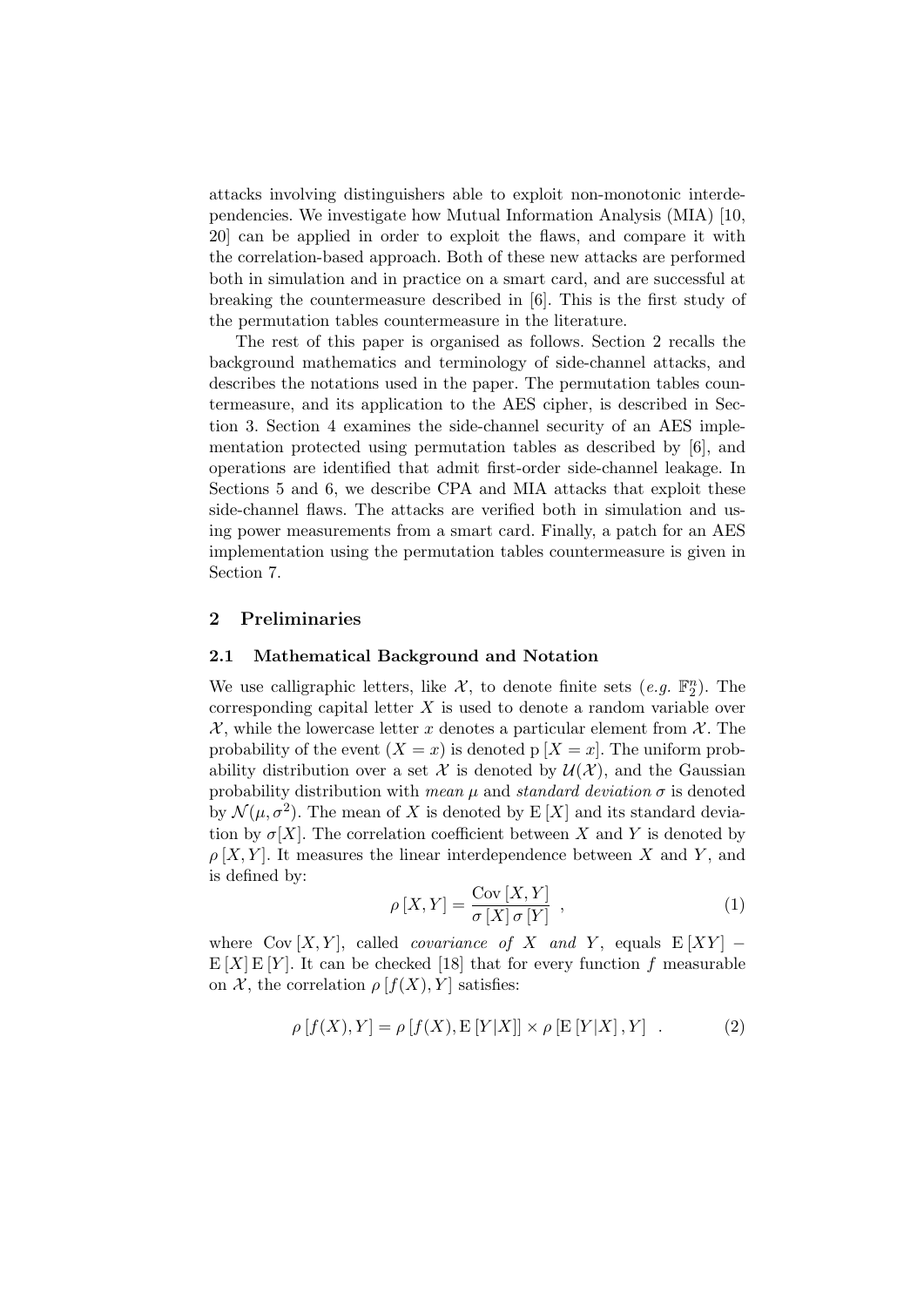This implies (see Proposition 5 in [18]) the following inequality:

$$
\rho[f(X), Y] \le \frac{\sigma [E[Y|X]]}{\sigma [Y]} . \tag{3}
$$

A sample of a finite number of values taken by X over  $\mathcal X$  is denoted by  $(x_i)_i$  or by  $(x_i)$  if there is no ambiguity on the index, and the mean of such a sample is denoted by  $\overline{x} = \frac{1}{\#G}$  $\frac{1}{\#(x_i)}\sum_i x_i$ . Given two sample sets  $(x_i)$ and  $(y_i)$ , the empirical version of the correlation coefficient is the *Pearson* coefficient:

$$
\widehat{\rho}\left((x_i),(y_i)\right) = \frac{\sum_i (x_i - \overline{x})(y_i - \overline{y})}{\sqrt{\sum_i (x_i - \overline{x})^2} \sqrt{\sum_i (y_i - \overline{y})^2}} \tag{4}
$$

The correlation and Pearson coefficients relate to affine statistical dependencies, and two dependent variables  $X$  and  $Y$  can be such that  $\rho(X, Y) = 0$ . To quantify the amount of information that Y reveals about X (whatever the kind of dependency is), the notion of mutual information is usually involved. It is the value  $I(X; Y)$  defined by  $I(X; Y) =$  $H(X) - H(X|Y)$ , where  $H(X)$  is the entropy of X and where  $H(X|Y)$  is the *conditional entropy of* X knowing Y (see [14] for more details).

# 2.2 Side-Channel Attack Terminology

We shall view an implementation of a cryptographic algorithm as the processing of a sequence of intermediate variables, as defined in [3]. We shall say that an intermediate variable is *sensitive* if its distribution is a function of some known data (for example, the plaintext) and the secret key, and is not constant with respect to the secret key. Consequently, the statistical distribution of a sensitive variable depends on both the key and on the distribution of the known data. If a sensitive intermediate variable appears during the execution of a cryptographic algorithm, then that implementation is said to contain a first-order flaw. Information arising from a first-order flaw, that can be monitored via a side-channel (such as timing information or power consumption), is termed *first-order leakage*. A first-order side-channel attack (SCA) against an implementation is a SCA that exploits a first-order leakage, in order to recover information about the secret key. Similarly, an rth-order SCA (Higher-Order SCA or HO-SCA) against an implementation is a SCA that exploits leakages at r different times, which are respectively associated with r different intermediate variables.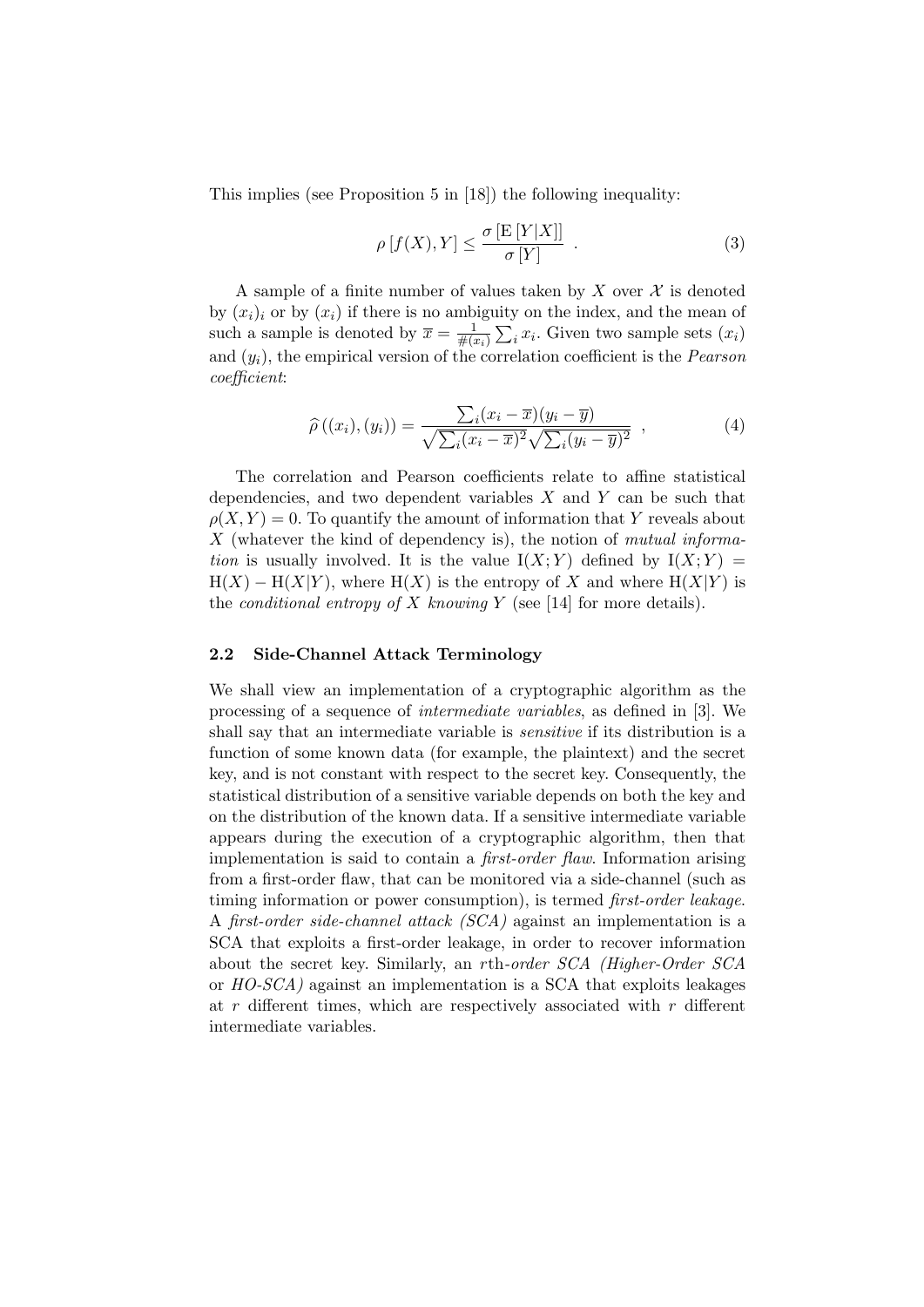Remark 1. In [22], an alternative definition for HO-SCA is used, where an  $r$ th-order SCA is defined with respect to  $r$  different algorithmic variables (which may be manipulated simultaneously, or which may correspond to a single intermediate variable). In this paper, we focus on the countermeasure of [6]; therefore, we adhere to the HO-SCA definition in [6] (which is widely accepted in the community  $[3, 12, 15, 16]$ . We further discuss the notion of the order of a side-channel attack in Appendix B.

In order to prevent side-channel attacks on cryptographic implementations, many countermeasures (such as masking and the permutation tables countermeasure) aim to randomise the leakage caused by each intermediate variable. An implementation of a cryptographic algorithm can be said to possess *first-order SCA security* if no intermediate variable in the implementation is sensitive. Similarly, rth-order SCA security requires an implementation to be such that no r-tuple of its intermediate variables is sensitive.

## 3 The Permutation Tables Countermeasure

# 3.1 Generation of Permutation Tables

In order to use permutation tables as a SCA countermeasure, a new permutation table  $P$  must be generated at the beginning of each execution of the cryptographic algorithm. Here,  $P$  is described in the context of the AES algorithm, where the intermediate variables are 8-bit words. P comprises two 4-bit permutations  $p_1$  and  $p_2$ , and operates on an 8-bit variable  $x$  according to:

$$
P(x) = p_2(x_h)||p_1(x_l) , \t\t(5)
$$

where  $x_h$  and  $x_l$  respectively denote the high and low nibbles of x, and || denotes concatenation. Upon each invocation of the algorithm, permutations  $p_1$  and  $p_2$  are randomly chosen from a set of permutations  $P$ , defined over  $\mathbb{F}_2^4$ . For efficiency reasons, the set  $P$  is not defined as the set of all the permutations over  $\mathbb{F}_2^4$ . Indeed, in such a case the random generation of an element of  $P$  would be costly. In [6], Coron defines an algorithm to generate elements of the set  $P$  from a 16-bit random value. Here, we will assume that the random variable  $P_1$  (respectively  $P_2$ ) associated with the random generation of  $p_1$  (resp.  $p_2$ ) satisfies  $p[P_1 = p_1] = 1/\text{\#P}$  (resp.  $p [P_2 = p_2] = 1/\# \mathcal{P}$  for every  $p_1 \in \mathcal{P}$  (resp.  $p_2 \in \mathcal{P}$ ).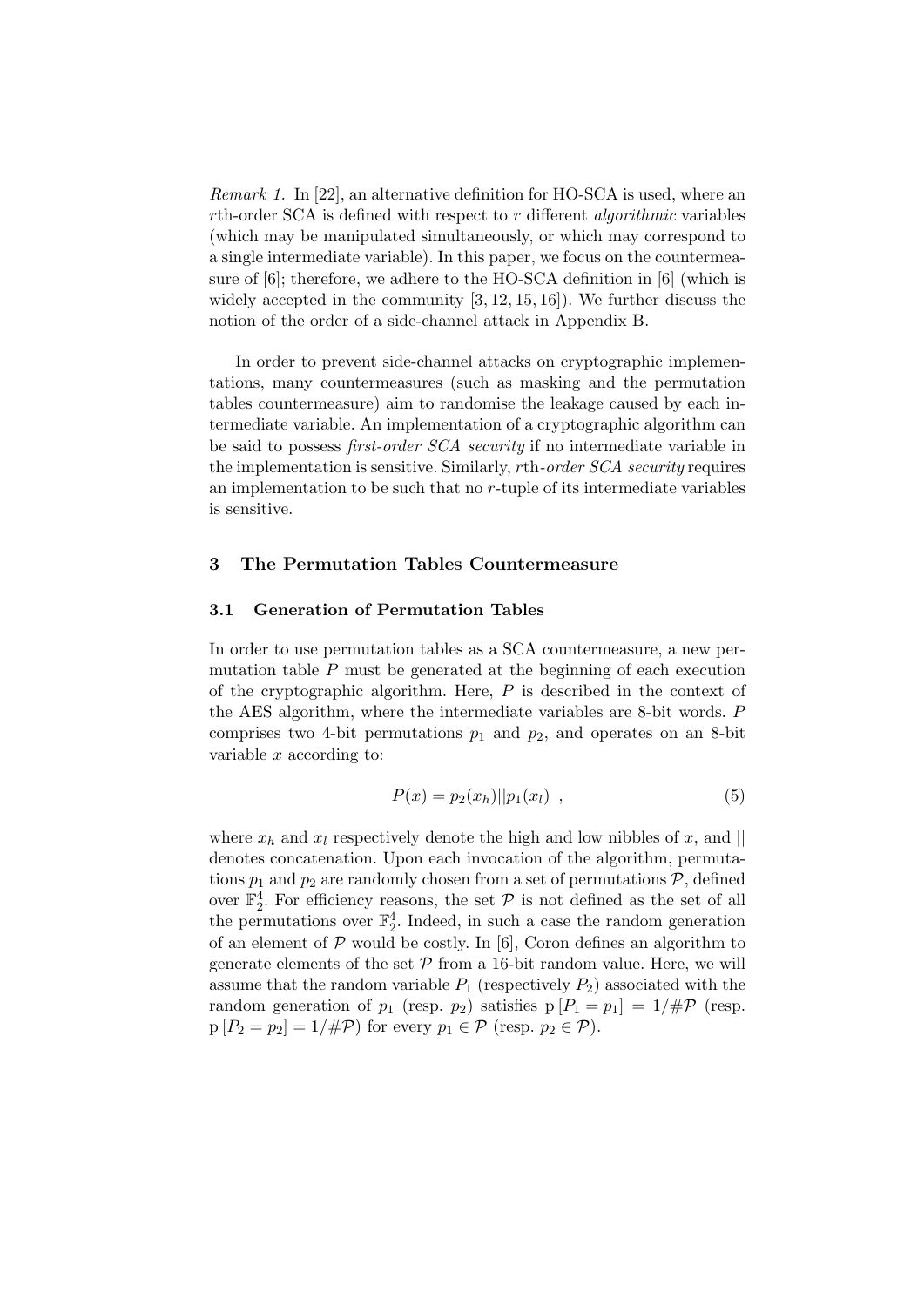#### 3.2 Protecting AES Using Permutation Tables

The Advanced Encryption Standard (AES) is a well-known block cipher, and details of the algorithm can be found in [6]. Essentially, the AES round function for encryption operates on a 16-byte state (with each element labelled  $a_i$ ,  $0 \le i \le 15$ , and consists of four transformations: AddRoundKey, SubBytes, ShiftRows and MixColumns.

In [6], Coron described how to protect the AES encryption algorithm against side-channel attacks, by using the permutation tables countermeasure. We will refer to this encryption algorithm as *randomised AES*. Firstly, after the random permutation  $P$  has been generated (as described in [6]), it is applied to each byte of both the message and the key. For every byte x, we will refer to  $u = P(x)$  as the *P-representation* of x. Each permuted value is passed to the AES round function, where it is operated upon by the AES transformations listed above. As noticed by Coron in [6], each of these AES transformations must be carefully implemented, such that: (i) sensitive variables always appear in their P-representation, and (ii) the output of each transformation is in  $P$ representation form. Coron described the following implementations of AddRoundKey and MixColumns (for details of the other transformations, see [6]):

– Randomised AddRoundKey takes two bytes  $u = P(x)$  and  $v = P(y)$  as inputs, and outputs  $P(x \oplus y)$ . In order to achieve this, two 8-bit to 4-bit tables are defined (for  $(u_l, v_l)$  – resp.  $(u_h, v_h)$  – in  $(\mathbb{F}_2^4)^2$ ):

$$
\mathbf{XT}_4^1(u_l||v_l) = p_1(p_1^{-1}(u_l) \oplus p_1^{-1}(v_l)), \qquad (6)
$$

$$
\operatorname{XT}_4^2(u_h||v_h) = p_2(p_2^{-1}(u_h) \oplus p_2^{-1}(v_h)) \tag{7}
$$

Tables  $XT_4^1$  and  $XT_4^2$  are calculated at the same time as  $P$ , and stored in memory. An 8-bit XOR function, denoted by  $XT_8$ , is then computed using those table look-ups (for  $u, v \in \mathbb{F}_2^8$ ):

$$
XT_8(u, v) = XT_4^2(u_h||v_h)||XT_4^1(u_l||v_l) . \qquad (8)
$$

– Randomised MixColumns is computed as a combination of doubling and XOR operations. To calculate randomised MixColumns from the  $P(a_i)$ 's (the P-representations of the bytes of the AES state), the XOR operations are computed using the  $XT_8$  function in Eq. (8). For the doubling operations, Coron defined a function  $D_2$ , such that when applied to  $u = P(x)$ , we get  $D_2(P(x)) = P({02} \bullet x)$  (where  $\{\cdot\}$ ) denotes hexadecimal notation, and • denotes multiplication modulo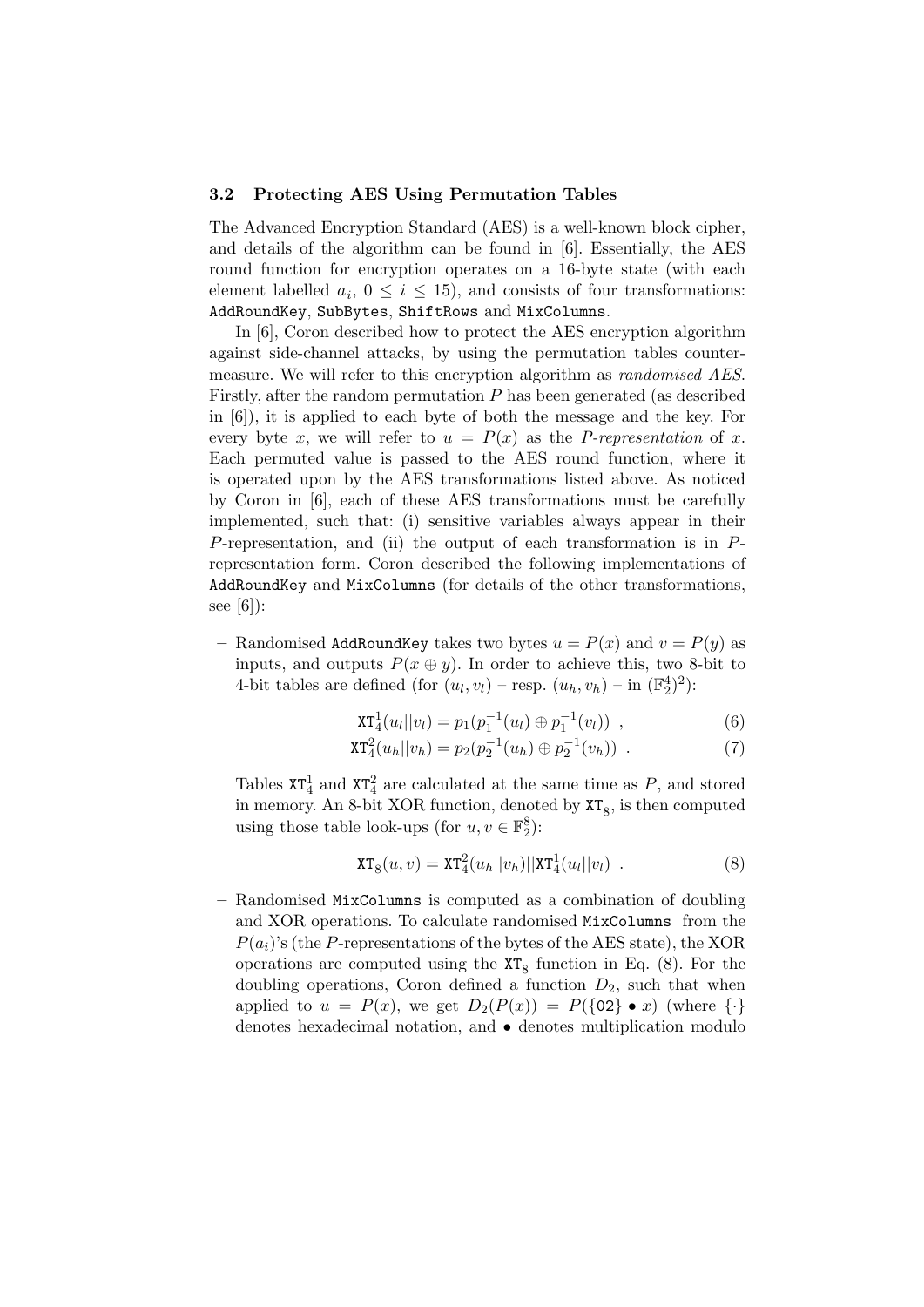$x^8 + x^4 + x^3 + x + 1$ ). The *P*-representation of the first byte of the MixColumns output is then calculated using:

$$
P(a_0^{new}) = \texttt{XT}_8(D_2(a_0'), \texttt{XT}_8(D_2(a_1'), \texttt{XT}_8(a_1', \texttt{XT}_8(a_2', a_3')))) \tag{9}
$$

where  $a'_i$  denotes the P-representation of  $a_i$ . The other bytes in the randomised MixColumns output can be similarly calculated.

At the completion of the last encryption round, the inverse permutation  $P^{-1}$  is applied to each byte of the AES state, revealing the ciphertext.

# 4 Security of Randomized AES against First-Order SCA

#### 4.1 Examining the Proof of Security

In [6], the author proposes the following Lemma to argue that the randomised AES implementation is resistant against first-order SCA:

Lemma 1. For a fixed key and input message, every intermediate byte that is computed in the course of the randomised AES algorithm has the uniform distribution in  $\{0,1\}^8$ .

In [6], the proof of Lemma 1 is based on the fact that any intermediate AES data W is assumed to be represented as  $P(W) = P_2(W_h)||P_1(W_l)$ . However, this assumption is incorrect for the implementation described in [6] and recalled in Section 3.2. Indeed, when  $\text{XT}_8(P(X), P(Y))$  is computed (Eq. (8)), the two functions  $XT_4^1$  and  $XT_4^2$  are parameterized with the intermediate variables  $P_1(X_l)||P_1(Y_l)$  and  $P_2(X_h)||P_2(Y_h)$  respectively. Namely, the same permutation  $P_1$  (resp.  $P_2$ ) is applied to the lowest and the highest nibbles of the intermediate data  $W = X_l || Y_l$  (resp.  $W =$  $X_h||Y_h$ ). In this case W is not of the form  $P(W)$ ; therefore, the statement made in [6] to prove Lemma 1 is incorrect. Actually, not only the proof but the Lemma itself is incorrect. If two nibbles are equal, e.g.  $X_l = Y_l$ , then their  $P_1$ -representations will also be equal, i.e.  $P_1(X_l) = P_1(Y_l)$ , irrespective of  $P_1$ . Otherwise, if  $X_l \neq Y_l$ , then  $P_1(X_l)$  and  $P_1(Y_l)$  behave like two independent random variables, except that they cannot be equal. This implies that the variable  $P_1(X_l)||P_1(Y_l)$  will have two different nonuniform distributions depending on whether  $X_l$  equals  $Y_l$  or not. This gives rise to first-order leakage.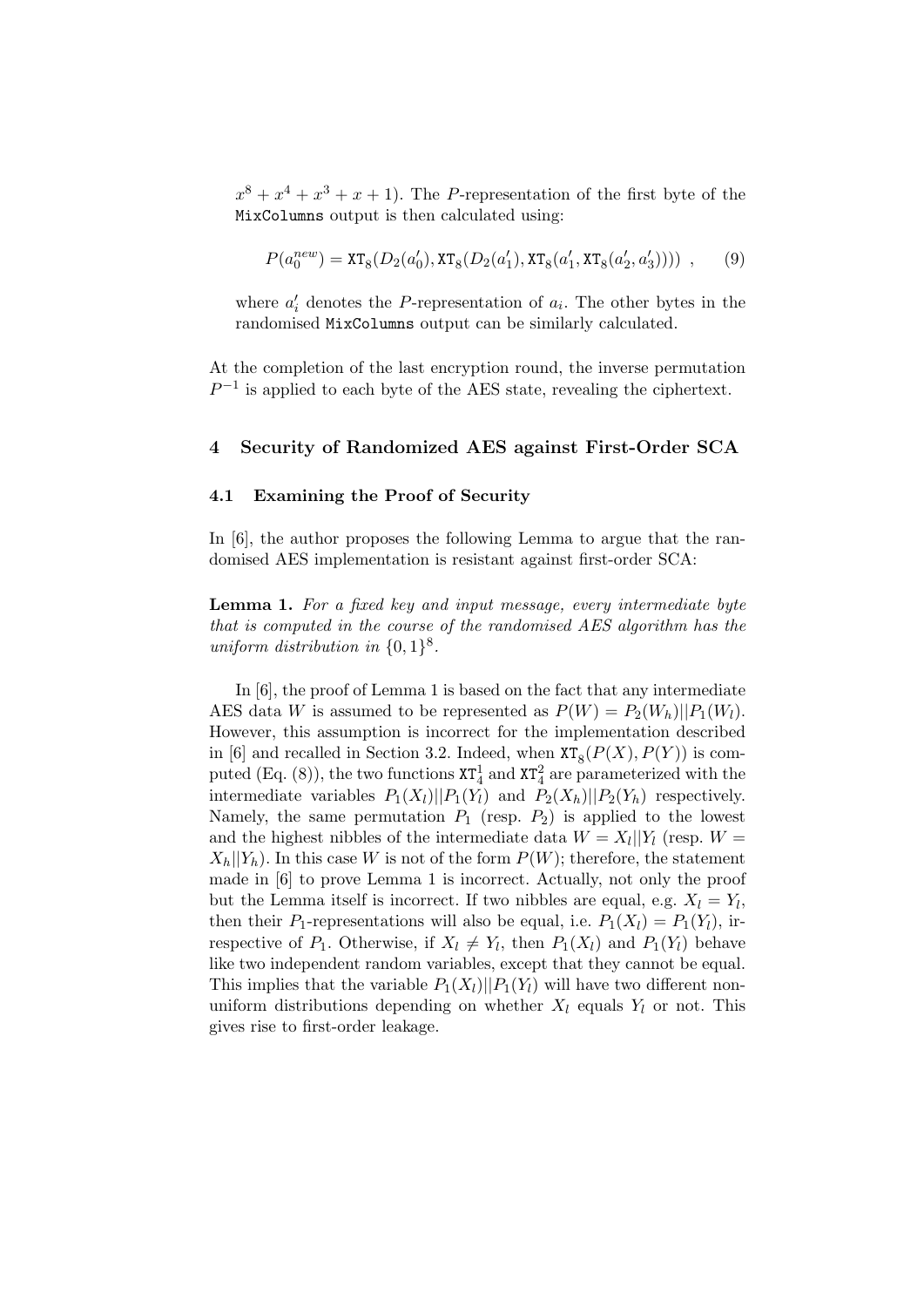#### 4.2 First-Order Leakage Points

In the randomised AES, the function  $XT_8$  is employed to securely implement every bitwise addition between 8-bit words. To compute the Prepresentation of  $X \oplus Y$  from the P-representations  $X' = P(X)$  and  $Y' = P(Y)$ , the following successive operations are processed:

1. 
$$
R_1 \leftarrow \text{XT}_4^1 \left( X_l' || Y_l' \right)
$$
  
\n2.  $R_2 \leftarrow \text{XT}_4^2 \left( X_h' || Y_h' \right)$   
\n3. output  $\leftarrow R_2 || R_1$ 

Register *output* contains  $P(X \oplus Y)$  at the end of the processing above. Let us focus on the intermediate result  $R_1$  (the same analysis also holds for  $R_2$ ). It is computed by accessing the table  $\mathbf{XT}_4^1$  at address  $Z = X_l'||Y_l'$ which, by construction, satisfies:

$$
Z = P_1(X_l) || P_1(Y_l) . \t(10)
$$

As discussed in Section 4.1, the manipulation of Z therefore induces a first-order leakage in the AES implementation, whenever  $(X_l, Y_l)$  statistically depends on a secret information and a known data. This condition is satisfied when  $\mathtt{XT}_{8}$  is used to process the randomised <code>AddRoundKey</code> and randomised MixColumns operations during the first round of AES:

 $-$  [Randomised AddRoundKey] During this step,  $XT_8$  takes the pair  $(P(A), P(K))$  as operand, where K is a round key byte and A is a known byte of the AES state. In this case, (10) becomes:

$$
Z = P_1(A_l) || P_1(K_l) . \t(11)
$$

 $-$  [Randomised MixColumns] During this step,  $XT_8$  takes the pair  $(A'_1, A'_2) = (P(S[A_1 \oplus K_1]), P(S[A_2 \oplus K_2]))$  as operand, with S denoting the AES S-box, with  $A_1$  and  $A_2$  being two known bytes of the AES state and with  $K_1$  and  $K_2$  being two round-key bytes. In this case, (10) becomes:

$$
Z = P_1(S[A_1 \oplus K_1]_l) || P_1(S[A_2 \oplus K_2]_l) , \qquad (12)
$$

where  $S[\cdot]_l$  denotes the lowest nibble of  $S[\cdot]$ .

Both of the leakage points described above are first-order flaws, since they depend on a single intermediate variable Z. In the next sections, we will develop first-order side-channel attacks, that exploit these first order leakages. In both attacks, we will use the notation  $Z(k_l)$  (resp.  $Z(k_1, k_2)$ )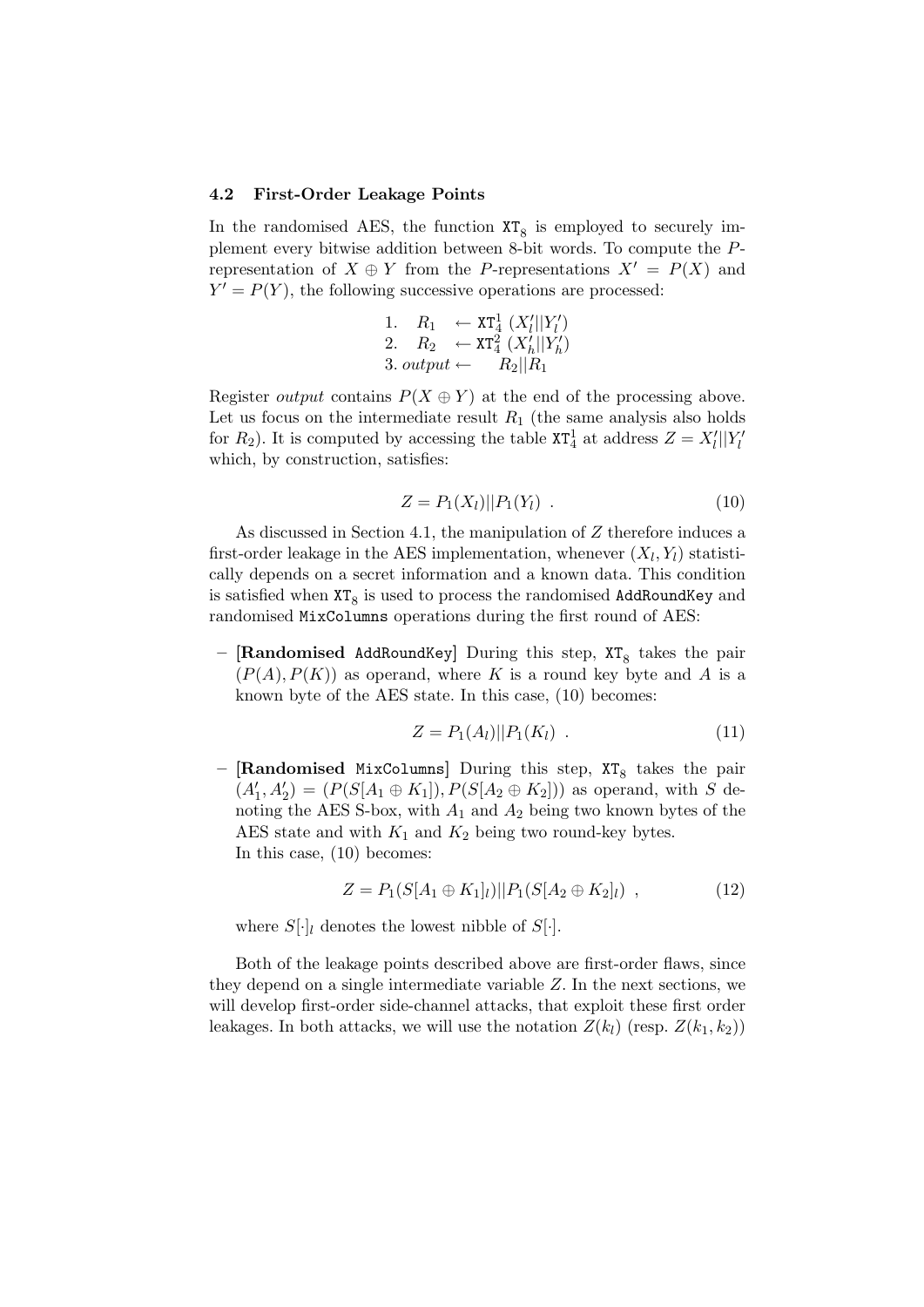for the random variable  $Z|(K_l = k_l)$  (resp.  $Z|(K_1 = k_1, K_2 = k_2)$ ), each time we need to specify which key(s)  $Z$  is related to. The random variable corresponding to the leakage on  $Z$  shall be denoted by  $L$ . They are related through the following relationship:

$$
L = \varphi(Z) + B \tag{13}
$$

where  $\varphi$  denotes a deterministic function called the *leakage function* and B denotes independent noise. We shall use the notation  $L(k_l)$  (resp.  $L(k_1, k_2)$  when we need to specify the key(s) involved in the leakage measurements.

# 5 Attacking the Randomised AddRoundKey Operation

There are currently two main ways to perform an attack on the manipulation of a random variable Z. The first method relies on affine statistical dependencies (for example CPA), whereas the second method relies on any kind of statistical dependency (for example MIA). Here, we describe a CPA attack on the first use of randomised AddRoundKey (performing an MIA attack on randomised AddRoundKey is less pertinent, as will be discussed in Section 6).

#### 5.1 CPA Preliminaries

In a CPA [4], the attacker must know a good affine approximation  $\hat{\varphi}$  of  $\varphi$ . It is common to choose the Hamming Weight (HW) function for  $\hat{\varphi}$ , as this is known to be a good leakage model for devices such as 8-bit microcontrollers. The attacker must also know a good affine approximation  $Z$ of Z. Based on these assumptions, key candidates  $k_l^{\star}$  are discriminated by testing the correlation between  $\hat{\varphi}(\hat{Z}(k_l^{\star}))$  and  $L(k_l)$ , for a sample of leakage measurements from the target device, and the corresponding known plaintexts.

Here, our attack targets the use of  $XT_8$  when the first randomised AddRoundKey operation is performed. We assume that a sample of  $N$ leakages  $(\ell_i)$  has been measured for N known lowest nibbles  $(a_i)$  of the AES state. Due to (11) and (13), the  $\ell_i$ 's and the  $a_i$ 's satisfy the following relation:

$$
\ell_i = \varphi(p_{1,i}(a_i)||p_{1,i}(k_l)) + b_i , \qquad (14)
$$

for  $1 \leq i \leq N$ , where  $b_i$  denotes the value of the noise for the *i*th leakage measurement and where  $p_{1,i}$  denotes the permutation used at the time of the ith measurement.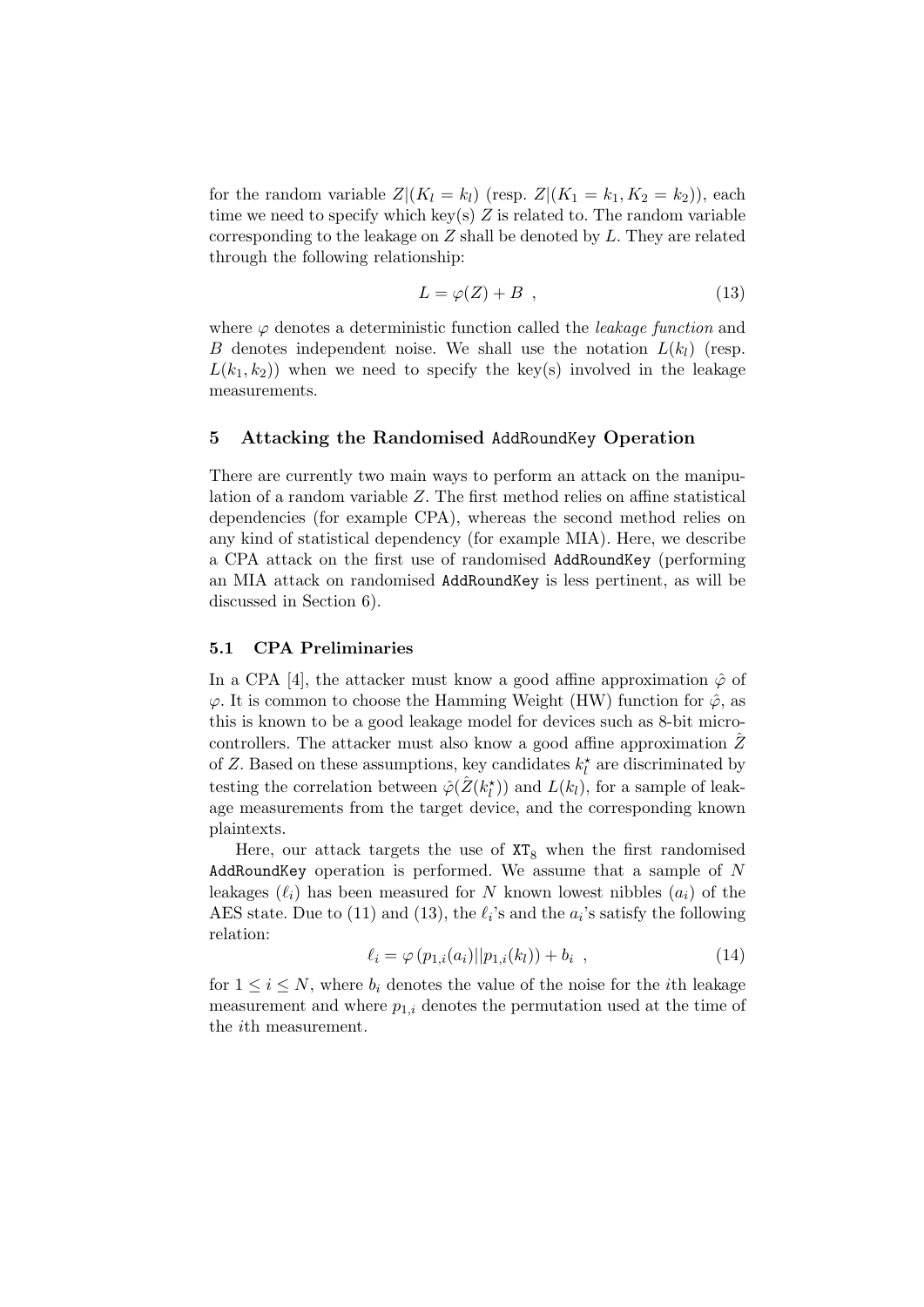To test a hypothesis  $k_l^*$  on  $k_l$ , the following Pearson's coefficient  $\hat{\rho}_{k_l^*}$ is computed for an appropriate prediction function  $f$ :

$$
\widehat{\rho}_{k_l^*} = \widehat{\rho}((\ell_i)_i, (f(a_i, k_l^*))_i) \tag{15}
$$

If f has been well chosen, the expected key will satisfy  $k_l = \arg \max_{k_l^*} |\hat{\rho}_{k_l^*}|$ .<br>This is the sees for larkers functions wire (14) where  $E[\omega Z(k_l)]$  is not This is the case for leakage functions  $\varphi$  in (14) where  $E[\varphi Z(k_l)]$  is not constant on  $\mathcal{K}_l$  (recall that  $Z(k_l)$  equals  $P_1(A)||P_1(k_l)$ ). Almost all functions  $\varphi$  satisfy this condition. However, this is not the case for functions  $\varphi$  where  $\varphi(X||Y) = \varphi(X) + \varphi(Y)$  (e.g.  $\varphi = HW$ ). For those leakage functions, Pearson's coefficient (15) is not a sound key-distinguisher when applied directly to the leakages  $\ell_i$ 's. Indeed, in this case, (3) and  $\sigma\left[\varphi[Z(K_l)] \mid K_l\right] = 0$  imply that  $\rho\left[L(k_l), f(A, k_l)\right]$  is null, regardless of the prediction function f. For such functions  $\varphi$ , it makes sense (see for instance [21]) to focus on higher order moments, and to compute the following Pearson's coefficient for an appropriate function  $f$ , which may differ from the case when  $o = 1$ :

$$
\widehat{\rho}_{k_l^*} = \widehat{\rho}(((\ell_i - \overline{\ell})^o)_i, (f(a_i, k_l^*))_i) \tag{16}
$$

For instance, if  $\varphi = HW$ , then the second order centered moments of the  $\varphi$ [Z(k<sub>l</sub>)]'s are different, so (16) must be computed for  $o = 2$ .

*Remark 2.* For  $o = 1$  (*i.e.* when the CPA focuses on the means), there is no need to center the leakage measurements and the term  $\bar{\ell}$  can be omitted. In the other cases, centering the leakage measurements (and thus the predictions) improves the CPA efficiency (see [18]).

When a good approximation  $\hat{\varphi}$  of  $\varphi$  is assumed to be known, the efficiency of the CPA relies on the prediction function  $f$  that is chosen. This is especially true in our case where data is not simply masked by the addition of a random value, but by a random permutation, so that removing the effect of the masking (even biased) is difficult. Designing a prediction function  $f$ , such that a CPA involving this function in (16) succeeds, is not straightforward. Therefore, to exploit the flaw in (11) using a CPA attack, we need to exhibit a sound prediction function  $f$ .

# 5.2 Designing  $f_{opt}$

The target intermediate variable  $Z$  in (11) takes the general form  $P_1(X)||P_1(Y)$ , where  $P_1$ , X and Y are random variables and where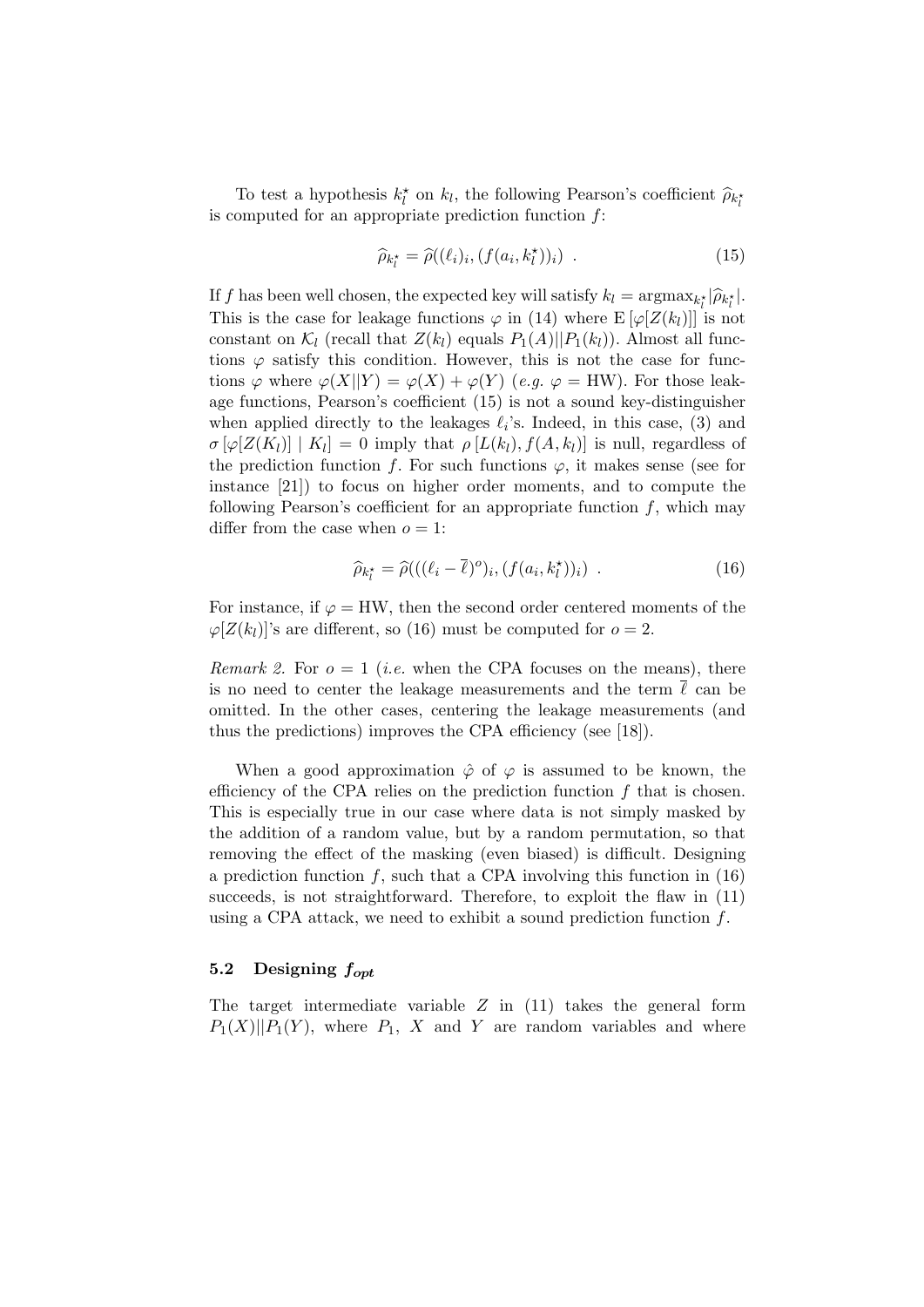Y depends on  $k_l$ . In [18], Prouff *et al.* showed that for every function  $C : L \mapsto C(L)$ , the optimal prediction function  $f_{opt}$  is the function  $x, y \mapsto E[\mathcal{C}(L(k_l))|X=x, Y=y]$ . In our case,  $\mathcal{C}(L(k_l))$  equals  $(L(k_l) - \mathbb{E}[L(k_l)])^{\circ}$  for a given order *o*. To mount the attack, we need an analytical expression for the function  $f_{opt}$  so that it can be estimated even when no information on the noise parameters is known (non-profiling attacks). Therefore, we conducted an analytical study of the function  $f_{opt}$ defined by:

$$
f_{opt}(x, y) = \mathcal{E} [(L(k_l) - \mathcal{E} [L(k_l)])^o \mid X = x, Y = y], \qquad (17)
$$

for  $o \in \mathbb{N}$ , for L equal to  $\hat{\varphi}(Z) + B$ , for  $B \sim \mathcal{N}(\varepsilon, \sigma^2)$  and for Z equal to  $P_1(X)||P_1(Y)$  with  $X, Y \sim \mathcal{U}(\mathbb{F}_2^n)$  and  $P_1$  is a random variable over  $\mathcal{P}$ .

Below we state the results of our analysis (the derivations of the formulas are given in Appendix A):

– To compute (16), we suggest using the prediction function  $f$  defined for every  $(a_i, k_l^{\star}) \in (\mathbb{F}_2^4)^2$  by:

$$
f(a_i, k_l^*) = \sum_{p_1 \in \mathcal{P}} (\hat{\varphi}(p_1(a_i)||p_1(k_l^*)) - \mathbb{E}\left[\hat{\varphi}_{k_l^*}\right])^o \mathbf{p}[P_1 = p_1], \quad (18)
$$

where:

$$
E\left[\hat{\varphi}_{k_l^*}\right] = 2^{-4} \sum_{a \in \mathbb{F}_2^4} \sum_{p_1 \in \mathcal{P}} \hat{\varphi}\left(p_1(a) || p_1(k_l^*)\right) p\left[P_1 = p_1\right] \quad . \tag{19}
$$

For  $o \in \{1, 2\}$ , it is argued in Appendix A that the functions f above are affine equivalent to  $f_{opt}$ .

– Let  $\delta_x(y)$  be the function defined by  $\delta_x(y) = 1$  if  $x = y$ , and  $\delta_x(y) = 0$ otherwise. If we assume that  $o = 2$ ,  $\hat{\varphi} = HW$ , and that  $P_1$  has a uniform distribution over  $P$ , we suggest using the following function:

$$
f_{opt}(a_i, k_l^*) = \delta_{a_i}(k_l^*) \quad , \tag{20}
$$

which is affine equivalent to  $f_{opt}$ .

# 5.3 Attack Results

In the attack simulations presented in Table 1, we give an estimation of the minimum number of measurements required to achieve the success rate 0.9 for  $P_1 \sim \mathcal{U}(\mathcal{P})$  (where  $\mathcal P$  is designed as proposed in [6]) and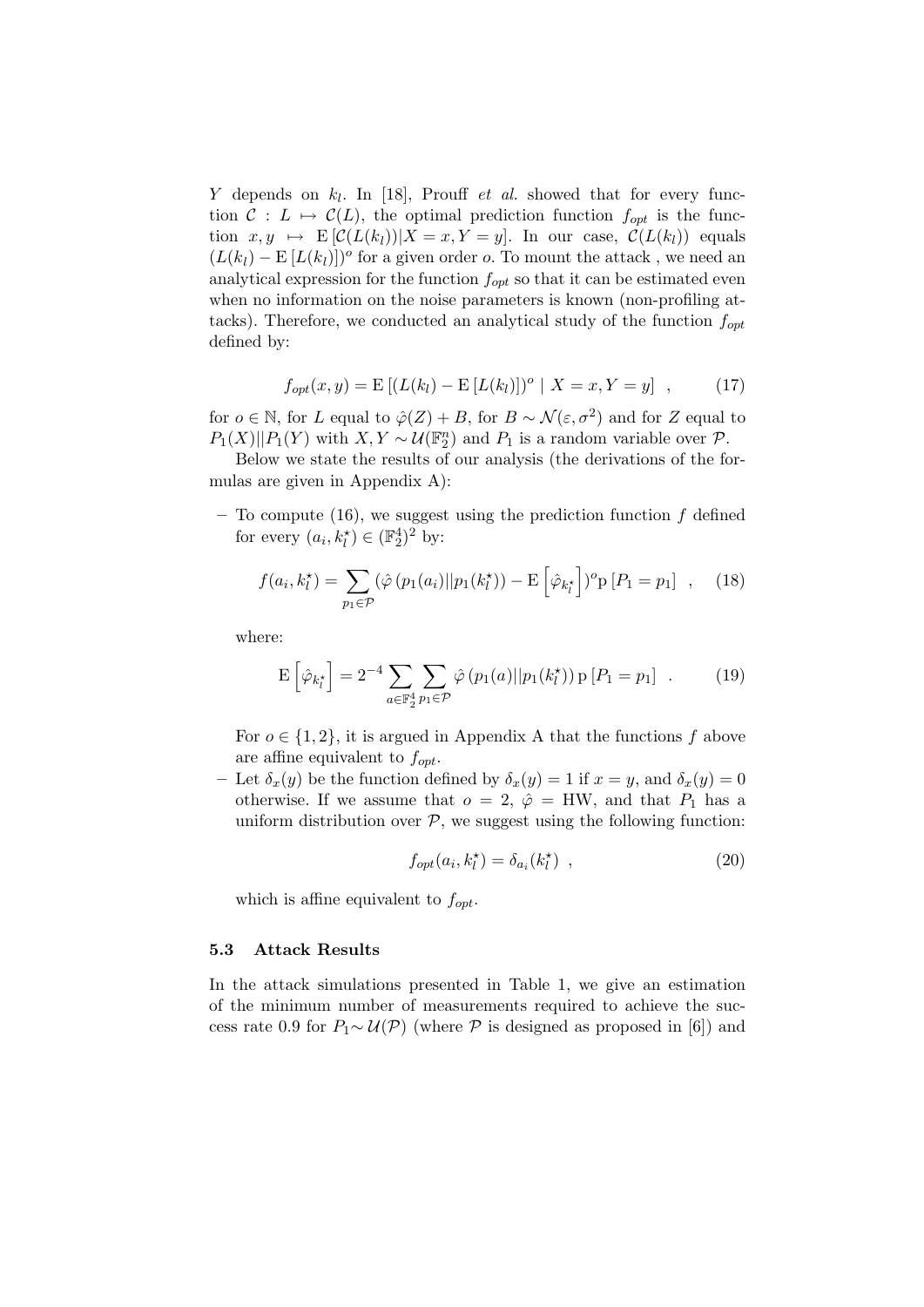Table 1. Num. of measurements required in simulated CPA attack on randomised AddRoundKey

| Noise standard | Number of    |
|----------------|--------------|
| deviation      | measurements |
| 0              | 100          |
| 0.5            | 1,000        |
| 1              | 1,500        |
| 2              | 4,500        |
| 5              | 60,000       |
| 7              | 230,000      |
| 10             | 900,000      |



Fig. 1. CPA attack on smart card implementation of randomised AddRoundKey

 $\varphi = \hat{\varphi} = HW$ . In this case, Pearson coefficients have been computed between  $((\ell_i - \overline{\ell})^2)_i$  and  $(f_{opt}(a_i, k_i^{\star}))_i$  for the function  $f_{opt}$  defined in (18) for  $o = 2$ . This success rate is defined as the ratio of successful attacks involving  $N$  measurements to the number of attacks involving  $N$  measurements. We assumed that an attack is successful if the highest correlation is attained for the correct key. The simulations show that for noiseless measurements, key nibbles can be successfully recovered from the randomised AddRoundKey operation using only 100 power traces. We also carried out the CPA attack on a practical smart card implementation of the randomised AES, as described by [6]. We used a Silvercard, which contains a programmable 8-bit PIC16F877 microprocessor, and verified that the power consumption of the card leaks information in the HW model. For each plaintext sent to the card, the encryption operation was performed ten times (with the same random values used to generate the permutation tables) and an average trace of the power consumption was recorded, in order to reduce the effects of acquisition noise. For the attack, we calculated the correlations between  $((\ell_i - \overline{\ell})^2)_i$  and  $(f_{opt}(a_i, k_i^{\star}))_i$  for the simplified function  $f_{opt}$  defined in (20). The results of the attack are shown in Fig. 1 for various numbers of power traces. The correlation for the correct key nibble is highlighted, showing that the correct key nibble can be recovered using fewer than 1, 000 plaintext/power trace pairs.

# 6 Attacking the Randomised MixColumns Operation

In this section, we describe CPA and MIA attacks that target the use of  $XT_8$  when the first MixColumns operation is performed. These attacks are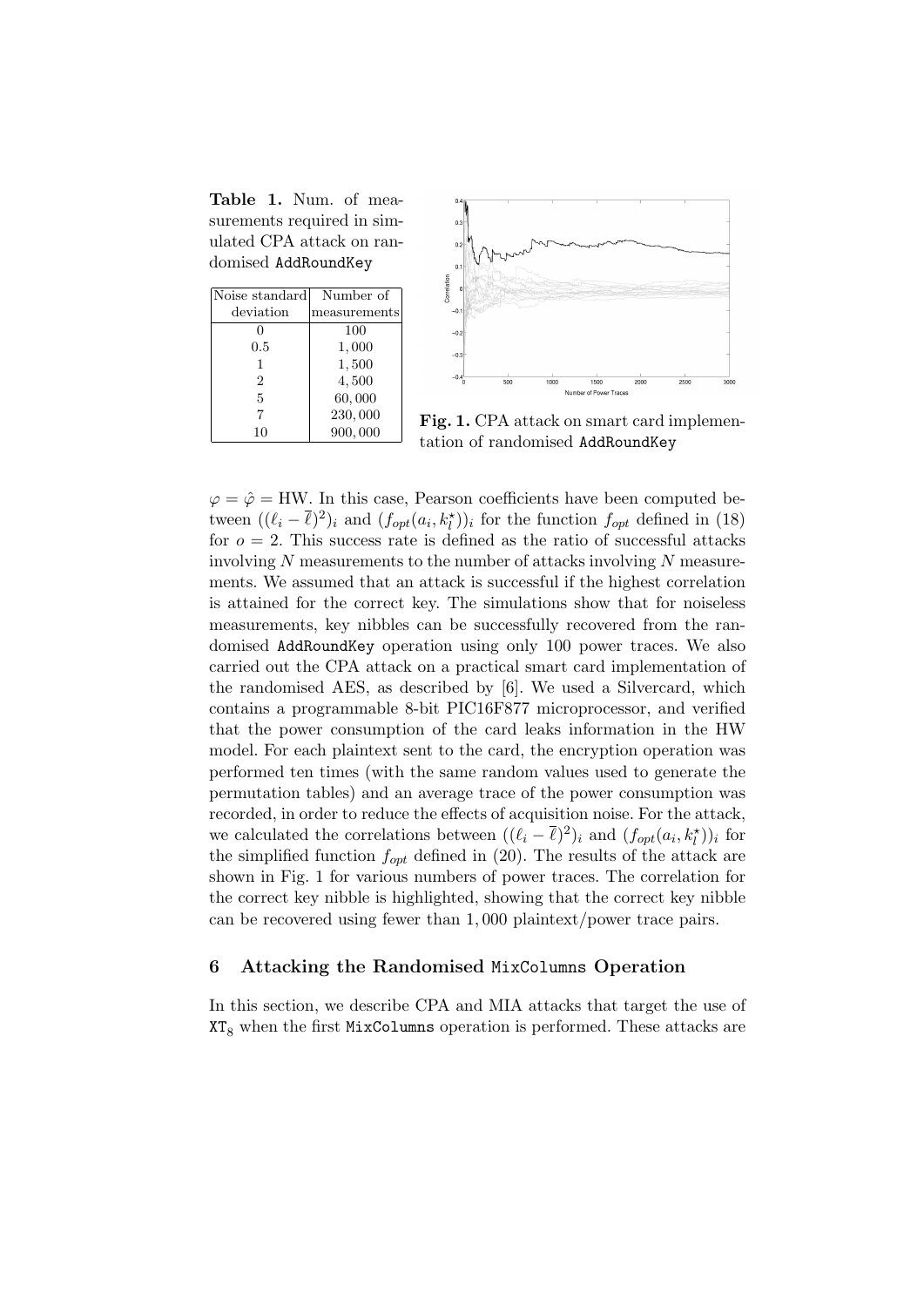of interest, because they allow recovery of two key bytes  $(cf. Eq. (12)),$ as opposed to a single key nibble when the AddRoundKey operation is targeted. We assume that a sample of N leakages  $(\ell_i)_i$  has been measured for N pairs of known AES state values  $((a_{1,i}, a_{2,i}))_i$  (where  $a_{j,i}$  denotes the known value of byte  $a_i$  at the time of the *i*th measurement  $\ell_i$ ). Due to (12) and (13), the  $\ell_i$ 's and the  $a_{j,i}$ 's satisfy the following relation:

$$
\ell_i = \varphi(p_{1,i}(S[a_{1,i} \oplus k_1]_l) || p_{1,i}(S[a_{2,i} \oplus k_2]_l) + b_i , \qquad (21)
$$

where  $b_i$  and  $p_{1,i}$  are as defined for Eq. (14).

## 6.1 MIA Preliminaries

In MIA attacks [10], key candidates  $k^*$  are discriminated by estimating the mutual information  $I(\hat{\varphi}(\hat{Z}(k^*)); L(k))$ . In an MIA, the attacker is potentially allowed to make weaker assumptions on  $\varphi$  and on Z than in the CPA. Indeed, rather than a good affine approximation of  $\varphi$  and of Z, we only require a pair  $(\hat{\varphi}, Z)$  such that  $I(\hat{\varphi}(Z(k)); L(k))$  is nonnegligible when the good key  $k$  is tested (which may happen even if  $\rho(\hat{\varphi}(\hat{Z}(k)), L(k)) = 0$  (see [2, 20] for more details). Therefore, we do not require a lengthy derivation for a prediction function  $f_{opt}$ , as was required in Section 5.2 for the CPA. After assuming that a good approximation  $\hat{\varphi}$  of the leakage function  $\varphi$  is known, an MIA attack can be performed by estimating the mutual information between the random variable L associated with the leakage measurements  $\ell_i$  in (21) and the prediction function  $\hat{\varphi}(S[A_1 \oplus k_1^*]_l || S[A_2 \oplus k_2^*]_l)$ , for various hypotheses  $(k_1^*, k_2^*)$  on key bytes  $(k_1, k_2)$ . The mutual information will attain its maximum value for the correct set of key hypotheses.

Remark 3. As noted in Sec. 5, it was less pertinent to use mutual information as a distinguisher when attacking the randomised AddRoundKey operation. The main reason for this is that when  $\varphi$  is the Hamming weight function, the conditional random variable  $\varphi(Z(k))$  has the same entropy for each k. As discussed in  $[10, 20]$ , a way to deal with this issue is to focus on the mutual information between  $\varphi(Z(k))$  and predictions in the form  $\hat{\varphi} \circ \psi(\hat{Z}(k^*))$ , where  $\psi$  is any non-injective function. Even if this approach enables recovery of the key, we checked that for various functions  $\psi$  (in particular for functions  $\psi$  selecting less than 8 bits in  $Z(k)$ ), MIA attacks were much less efficient than CPA.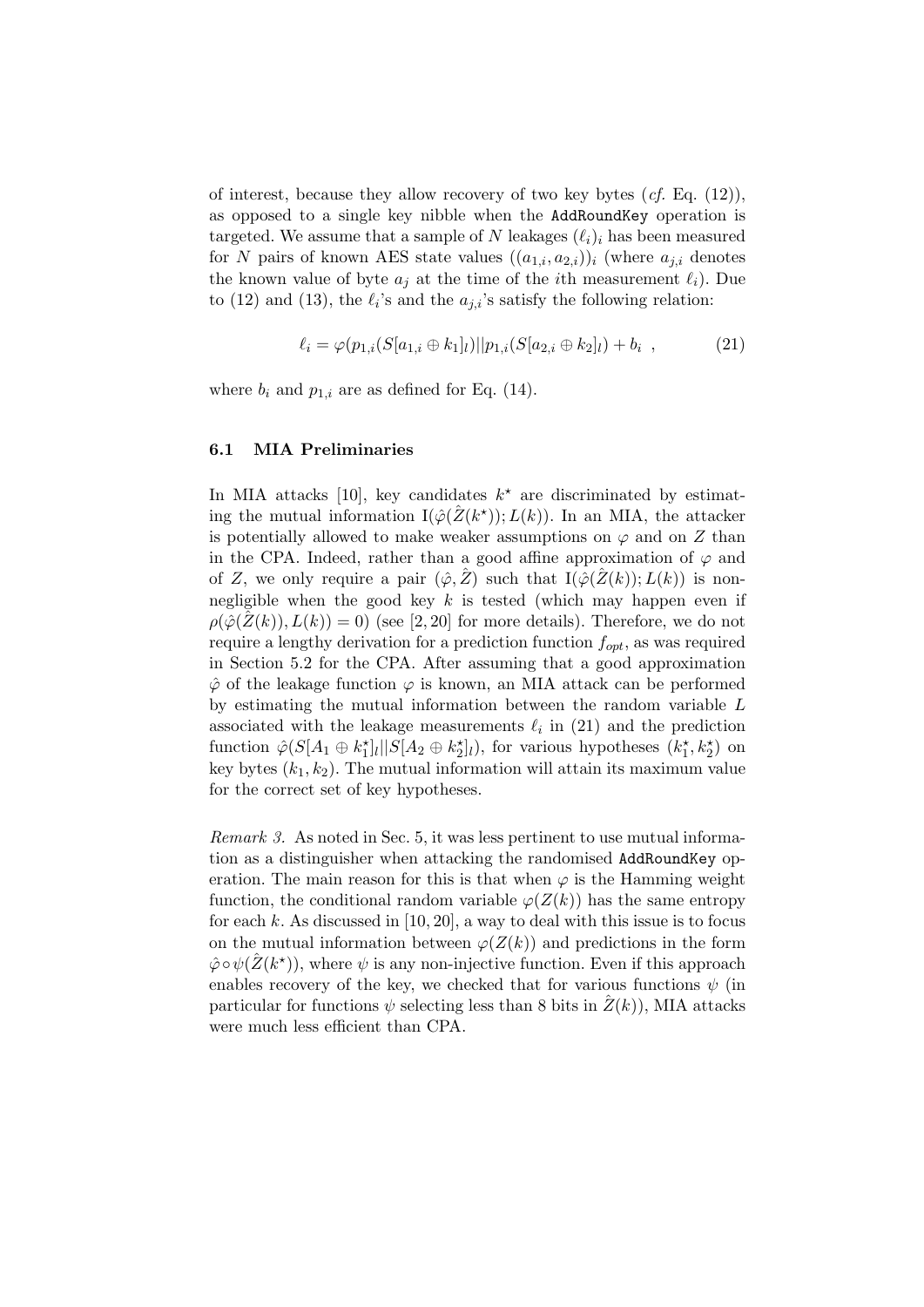#### 6.2 Attack Results

In simulation, we tested both an MIA attack and a CPA attack, targeting the first call to  $XT_8$  in the first MixColumns operation. For the MIA, we used the Kernel Density and Parametric estimation methods described in [20] to estimate the mutual information. For the same reasons as given in Sec. 5.2 (and Appendix A), the CPA simulations used the pre-processing described in Eq. (16), and the following prediction function:

$$
f_{opt}(a_{1,i}, k_1^*, a_{2,i}, k_2^*) = \delta_{(S[a_{1,i} \oplus k_1^*]_l)}(S[a_{2,i} \oplus k_2^*]_l)
$$
(22)

In the attack simulations presented in Table 2, we give a rough estimation of the minimum number of measurements required to achieve the success rate 0.9 for the different distinguishers. In these experiments, one key byte was fixed at the correct value, and the distinguishers were calculated for the  $2<sup>8</sup>$  values of the second key byte. Fewer measurements are required for a successful attack using CPA than are required when using MIA, for low-noise measurements. This is to be expected, since in the simulations, the HW of the attack variable leaks perfectly, so there is a linear relation between the deterministic part of the leakage and the prediction. MIA is more useful when the relationship between the leakage and the prediction is non-linear. It is interesting to note that when the measurements are noisy, the parametric MIA attack is more efficient than the CPA attack (even in this simulation context that is favourable to CPA).

These attacks were also verified using measurements from the smart card implementation, as shown in Figures 2 and 3 (where the distinguisher for the correct key byte is highlighted). Since the noise in these acquisitions has been reduced due to averaging, the CPA succeeds in fewer measurements ( $\sim 2,000$  power traces) than an MIA attack ( $\sim 23,000$  traces, using the histogram method to estimate the mutual information [10]).

Table 2. Num. measurements required in MIA and CPA attacks on randomised MixColumns (where '−' implies no successful result with up to 1 million measurements)

| Noise standard deviation                                                                                                                                                          |  |  |  |  | 15 20 |
|-----------------------------------------------------------------------------------------------------------------------------------------------------------------------------------|--|--|--|--|-------|
| Nb of measurements [MIA with Kernel] 2, 500 20, 000 60, 000 290, 000                                                                                                              |  |  |  |  |       |
| Nb of measurements [Parametric MIA] $\vert$ na $\vert$ 3,000 $\vert$ 4,000 $\vert$ 25,000 $\vert$ 250,000 $\vert$ 500,000 $\vert$ 800,000 $\vert$ $\vert$ $\vert$ $\vert$ $\vert$ |  |  |  |  |       |
| Nb of measurements [CPA with $f_{opt}$ ] [1,000] 1,000 [1,500] 6,500 [120,000] [550,000]                                                                                          |  |  |  |  |       |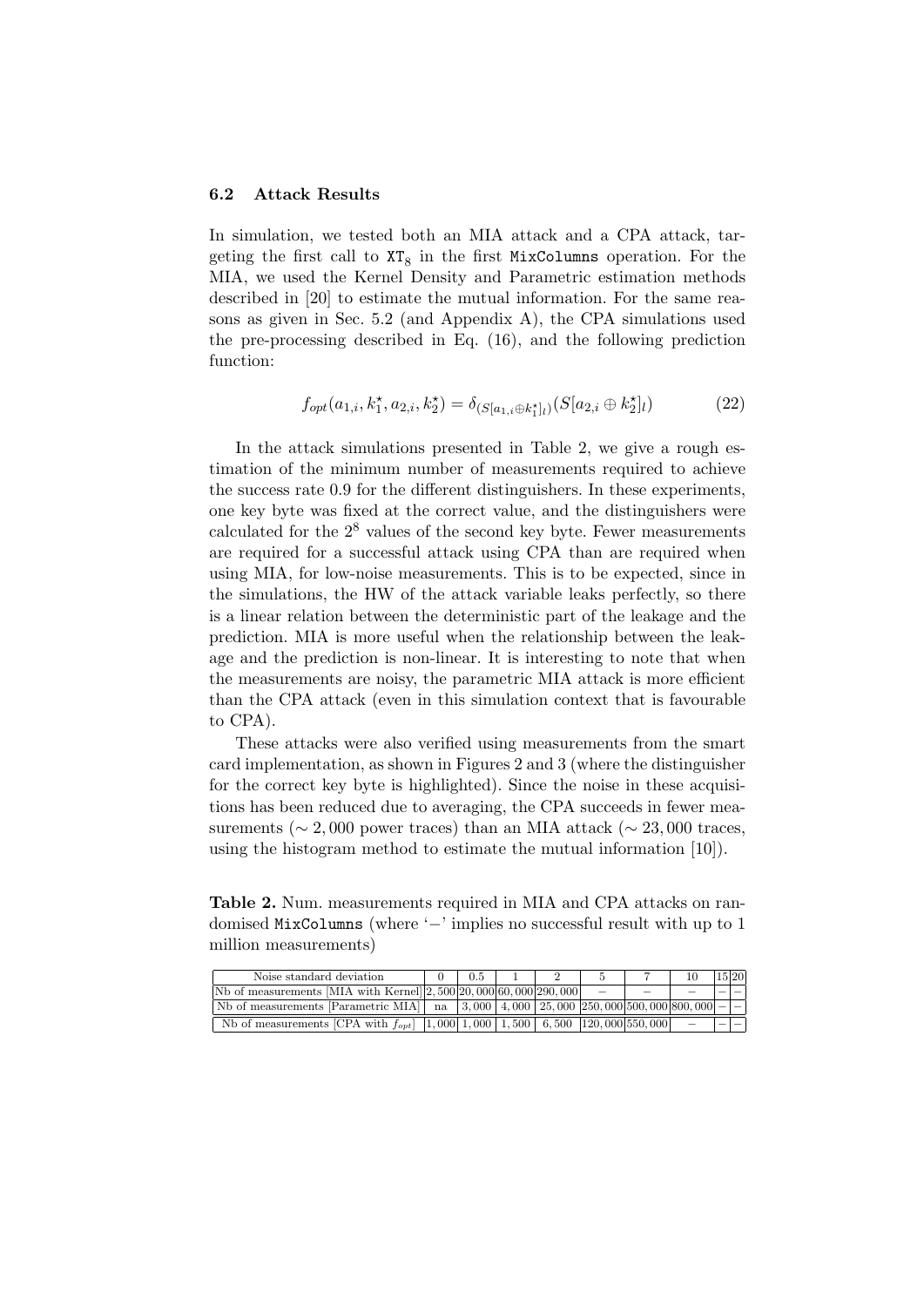

Fig. 2. CPA attack on smart card Fig. 3. MIA attack on smart card implementation of randomised MixColumns

implementation of randomised MixColumns

#### 7 Patching the Permutation Tables Countermeasure

In this section we propose a patch to repair the AES implementation proposed in [6], that prevents the attacks presented in the previous sections. Essentially, it consists of a new, secure implementation of the  $XT_8$ function. Like in the implementation proposed in [6] and recalled in Sec. 3.2, two 8-bit to 4-bit tables  $XT_4^1$  and  $XT_4^2$  are used. However, prior to their applications to the nibbles of the data  $u (= P(x))$  and  $v (= P(y))$ to be XORed, we add a preliminary step which aims to change the Prepresentation of y into a new one  $P^*(y)$ . This is done by accessing the table of the function  $P^* \circ P^{-1}$ . Like P, permutation  $P^*$  is defined with respect to two permutations  $p_1^*$  and  $p_2^*$  by  $P^*(x) = p_2^*(x_h) || p_1^*(x_l)$ . For security reasons  $p_1^*$  and  $p_2^*$  must be independent of  $p_1$  and  $p_2$  respectively. The two new tables  $XT_4^1$  and  $XT_4^2$  are then defined by:

$$
\mathbf{XT}_4^1(u_l, v_l) = p_1(p_1^{-1}(u_l) \oplus p_1^{\star -1}(v_l))
$$
\n(23)

$$
\mathbf{XT}_{4}^{2}(u_{h}, v_{h}) = p_{2}(p_{2}^{-1}(u_{h}) \oplus p_{2}^{\star -1}(v_{h})) \tag{24}
$$

Then, the new 8-bit XOR function  $XT_8$ , is defined w.r.t. these tables such that (for  $u, v \in \mathbb{F}_2^8$ ):

$$
\text{XT}_8(u, v) = \text{XT}_4^2(u_h, v_h) ||\text{XT}_4^1(u_l, v_l)
$$
\n(25)

Consequently, we have the following secure implementation of  $P(x \oplus y)$ from the P-representations  $u = P(x)$  and  $v = P(y)$ :

- 1. Compute  $v^* = P^* \circ P^{-1}[v],$
- 2. Process  $q_l = \texttt{XT}_4^1(u_l, v_l^{\star})$
- 3. Process  $q_h = \texttt{XT}_4^2(u_h, v_h^{\star})$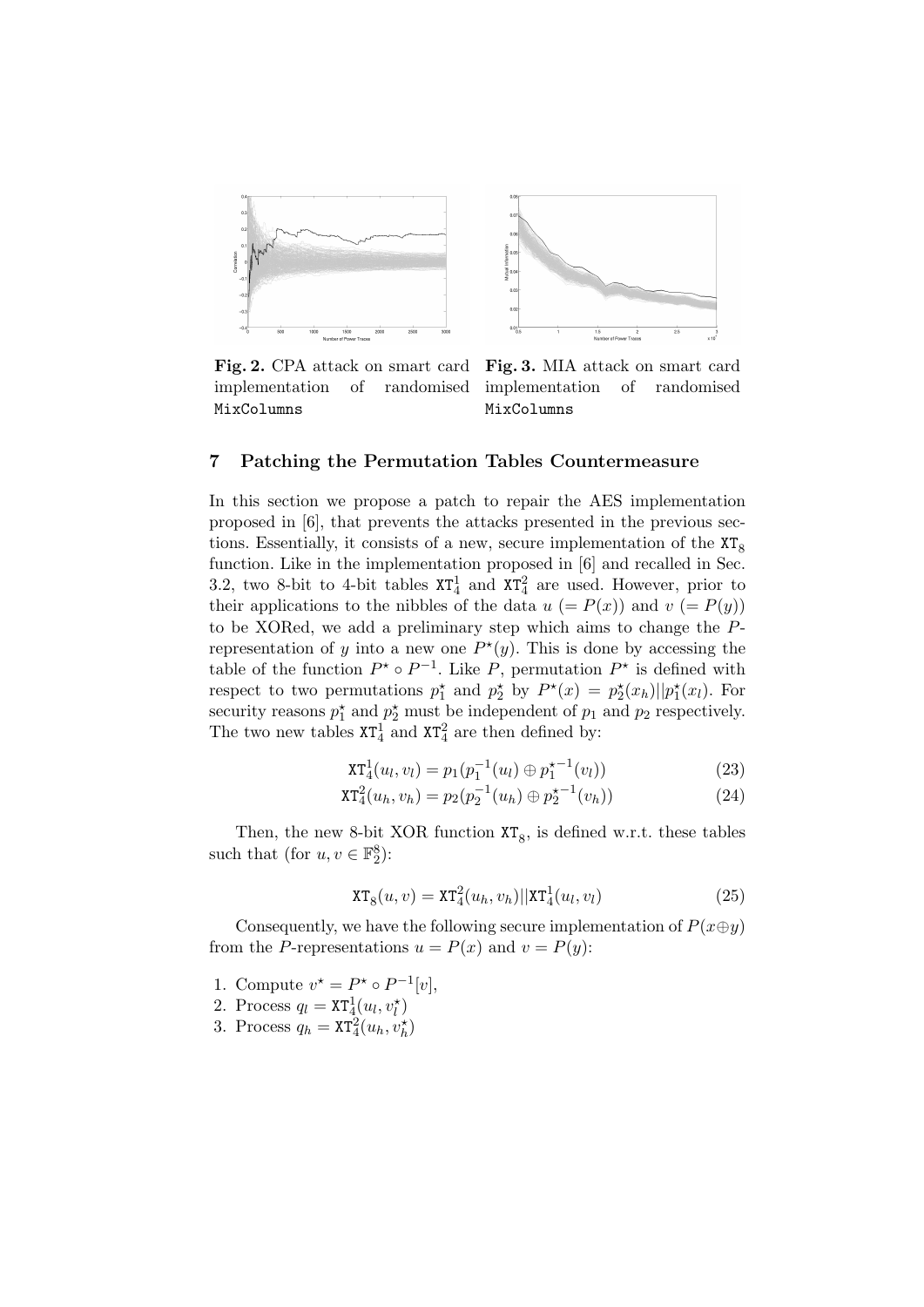4. Output  $XT_8(u, v) = q_h || q_l$ .

Since  $p_1$  and  $p_2$  are independent permutations, we can choose  $P^* =$  $p_1||p_2$  without losing security against first-order SCA. Namely,  $P^*$  can be simply defined from  $P = p_2 || p_1$  by reversing the roles of  $p_1$  and  $p_2$ . With such a construction, our patch does not require further random permutations, other than those already involved in the definition of  $P$ , to be designed. Moreover, computing  $P^* \circ P^{-1}[v]$  amounts in this case to processing  $p_1 \circ p_2^{-1}(v_h)$  and  $p_2 \circ p_1^{-1}(v_l)$ . When compared to the  $\mathsf{XT}_8$ implementation proposed in [6], our secure implementation requires a single additional access to a look-up table and two additional 16-byte tables to store the functions  $p_2 \circ p_1^{-1}$  and  $p_1 \circ p_2^{-1}$ . In fact,  $p_2 \circ p_1^{-1}$  and  $p_1 \circ p_2^{-1}$  $p_2^{-1}$  correspond exactly to the tables  $p_{21}$  and  $p_{12}$  that are proposed in [6] as part of a time-memory trade-off in the randomised AES implementation. Therefore, if such a trade-off is already being used, additional memory is not required by our patch.

## 8 Conclusion

In this paper, we have shown that first-order flaws exist in the permutation tables countermeasure proposed in [6]. In order to exploit this leakage, two attacks have been developed. The first attack applies the recent work of [18] to develop an optimal prediction function for use in a correlation-based attack. The second attack is based on mutual information analysis, and uses estimation methods proposed by [20]. The new attacks were verified in both simulation and practice. In the extended version of this paper [17], we suggest a patch for the permutation tables countermeasure, thereby removing the first-order leakage. It is interesting to note that even if the permutation tables countermeasure is flawed, exploiting this flaw requires more traces than, for instance, an attack on a flawed masking scheme. Therefore, an avenue for further research is to examine the HO-SCA resistance of the (patched) permutation tables countermeasure, as it may also be more HO-SCA resistant than masking.

# Acknowledgements

The authors would like to thank Jean-Sébastien Coron of the University of Luxembourg, and the anonymous reviewers of CHES 2009 for their helpful comments. This work was sponsored in part by Enterprise Ireland grant number EI PC/2008/13.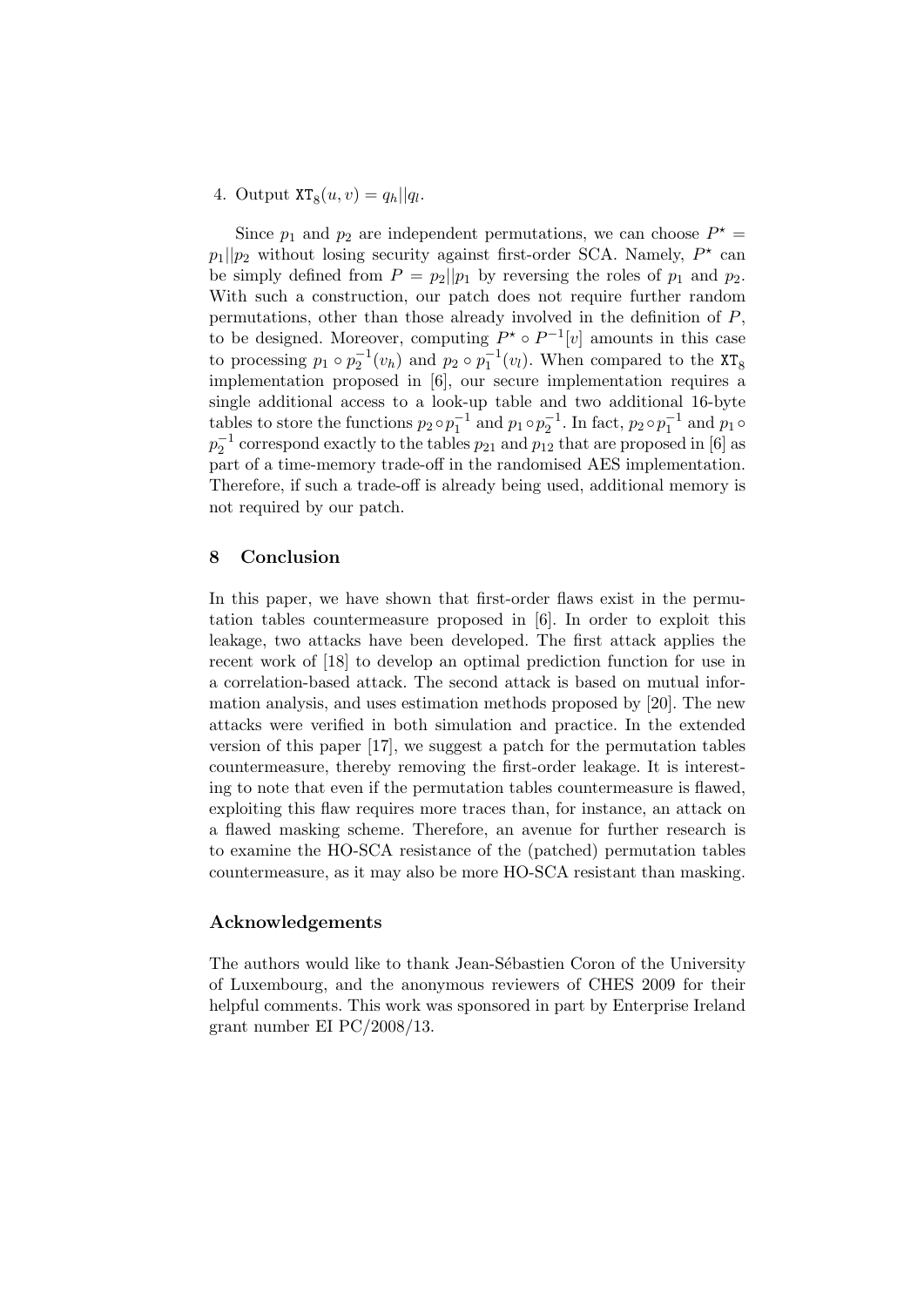# References

- 1. Mehdi-Laurent Akkar and L. Goubin. A Generic Protection against High-order Differential Power Analysis. In T. Johansson, editor, Fast Software Encryption – FSE 2003, volume 2887 of Lecture Notes in Computer Science, pages 192–205. Springer, 2003.
- 2. S. Aumonier. Generalized Correlation Power Analysis. Published in the Proceedings of the Ecrypt Workshop Tools For Cryptanalysis 2007, 2007.
- 3. J. Blömer, J. G. Merchan, and V. Krummel. Provably Secure Masking of AES. In M. Matsui and R. Zuccherato, editors, Selected Areas in Cryptography – SAC 2004, volume 3357 of Lecture Notes in Computer Science, pages 69–83. Springer, 2004.
- 4. E. Brier, C. Clavier, and F. Olivier. Correlation Power Analysis with a Leakage ´ Model. In M. Joye and J.-J. Quisquater, editors, Cryptographic Hardware and Embedded Systems – CHES 2004, volume 3156 of Lecture Notes in Computer Science, pages 16–29. Springer, 2004.
- 5. S. Chari, C.S. Jutla, J.R. Rao, and P. Rohatgi. Towards Sound Approaches to Counteract Power-Analysis Attacks. In M.J. Wiener, editor, Advances in Cryptology – CRYPTO '99, volume 1666 of Lecture Notes in Computer Science, pages 398–412. Springer, 1999.
- 6. J.-S. Coron. A New DPA Countermeasure Based on Permutation Tables. In R. Ostrovsky, R. De Prisco, and I. Visconti, editors, Security and Cryptography for Networks, 6th International Conference, SCN 2008, volume 5229 of Lecture Notes in Computer Science, pages 278–292. Springer, 2008.
- 7. J.-S. Coron, C. Giraud, E. Prouff, and M. Rivain. Attack and Improvement of a Secure S-Box Calculation Based on the Fourier Transform. In Elisabeth Oswald and Pankaj Rohatgi, editors, Cryptographic Hardware and Embedded Systems — CHES 2008, volume 5154 of Lecture Notes in Computer Science, pages 1–14. Springer, 2008.
- 8. J.-S. Coron, E. Prouff, and M. Rivain. Side Channel Cryptanalysis of a Higher Order Masking Scheme. In Pascal Paillier and Ingrid Verbauwhede, editors, Cryptographic Hardware and Embedded Systems – CHES 2007, volume 4727 of Lecture Notes in Computer Science, pages 28–44. Springer, 2007.
- 9. G. Fumaroli, E. Mayer, and R. Dubois. First-Order Differential Power Analysis on the Duplication method. In K. Srinathan, C. Pandu Rangan, and M. Yung, editors, INDOCRYPT 2007, volume 4859 of Lecture Notes in Computer Science, pages 210–223. Springer, 2007.
- 10. B. Gierlichs, L. Batina, P. Tuyls, and B. Preneel. Mutual information analysis. In E. Oswald and P. Rohatgi, editors, Cryptographic Hardware and Embedded Systems — CHES 2008, volume 5154 of Lecture Notes in Computer Science, pages 426–442. Springer, 2008.
- 11. J. Golić and C. Tymen. Multiplicative Masking and Power Analysis of AES. In B.S. Kaliski Jr., Ç.K. Koç, and C. Paar, editors, Cryptographic Hardware and Embedded Systems – CHES 2002, volume 2523 of Lecture Notes in Computer Science, pages 198–212. Springer, 2002.
- 12. M. Joye, P. Paillier, and B. Schoenmakers. On Second-order Differential Power Analysis. In J.R. Rao and B. Sunar, editors, Cryptographic Hardware and Embedded Systems - CHES 2005, volume 3659 of Lecture Notes in Computer Science, pages 293–308. Springer, 2005.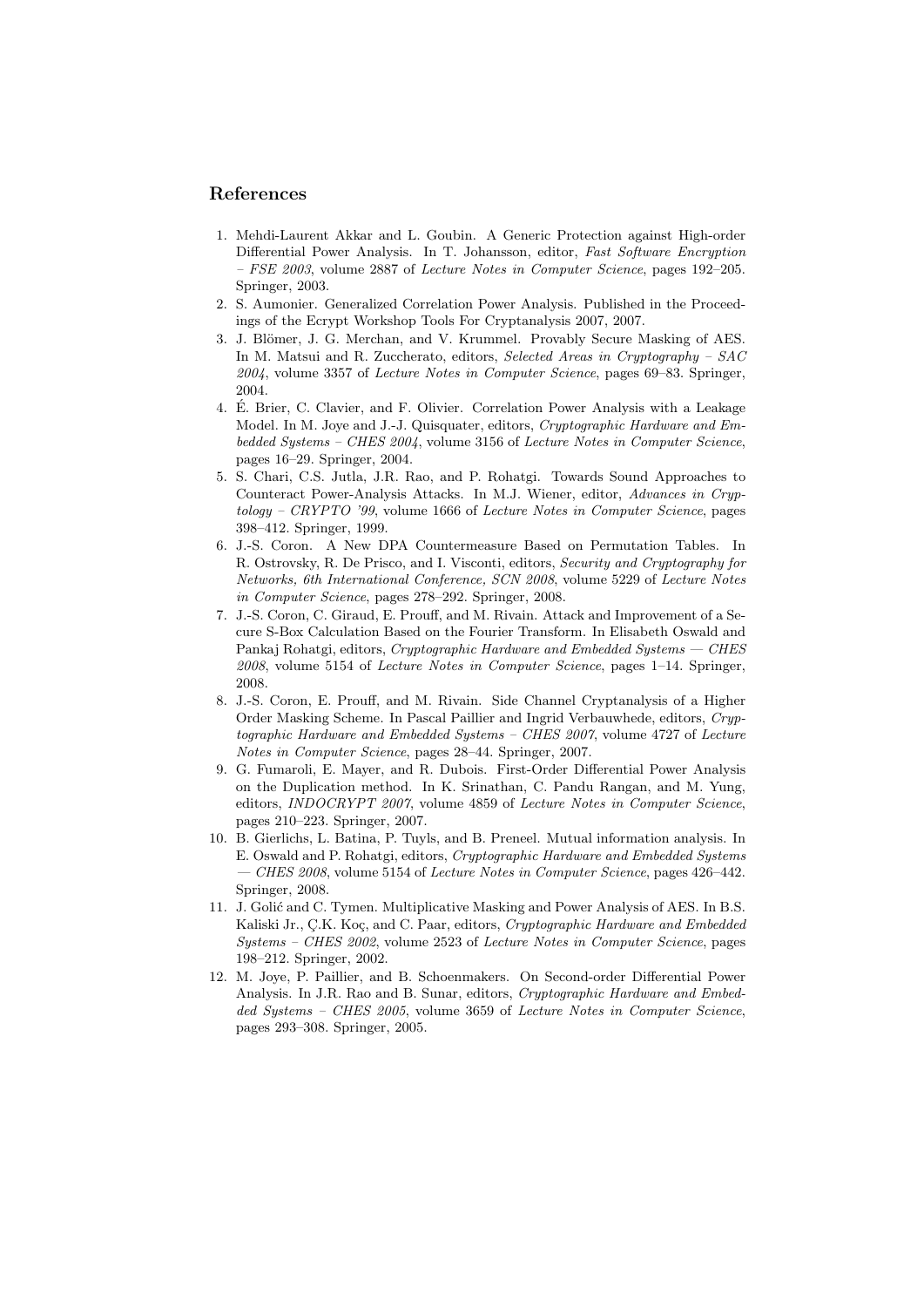- 13. P. Kocher. Timing attacks on implementations of Diffie-Hellman, RSA, DSS and other systems. In N. Koblitz, editor, Advances in Cryptology — CRYPTO '96, 16th Annual International Cryptology Conference, volume 1109 of Lecture Notes in Computer Science, pages 104–113. Springer, 1996.
- 14. A.J. Menezes, P.C. van Oorschot, and S.A. Vanstone. Handbook of Applied Cryptography. CRC Press, 1997.
- 15. T.S. Messerges. Using Second-order Power Analysis to Attack DPA Resistant software. In Ç.K. Koç and C. Paar, editors, Cryptographic Hardware and Embedded Systems – CHES 2000, volume 1965 of Lecture Notes in Computer Science, pages 238–251. Springer, 2000.
- 16. G. Piret and F.-X. Standaert. Security Analysis of Higher-Order Boolean Masking Schemes for Block Ciphers (with Conditions of Perfect Masking). IET Information Security, 2(1):1–11, March 2008.
- 17. E. Prouff and R. McEvoy. First-Order Side-Channel Attacks on the Permutation Tables Countermeasure — Extended Version. To appear on the Cryptology ePrint Archive, http://eprint.iacr.org, 2009.
- 18. E. Prouff, M. Rivain, and R. Bévan. Statistical Analysis of Second Order Differential Power Analysis. IEEE Transactions on Computers, 58(6):799–811, June 2009.
- 19. Emmanuel Prouff and Matthieu Rivain. A Generic Method for Secure SBox Implementation. In Sehun Kim, Moti Yung, and Hyung-Woo Lee, editors, WISA, volume 4867 of Lecture Notes in Computer Science, pages 227–244. Springer, 2008.
- 20. Emmanuel Prouff and Matthieu Rivain. Theoretical and Practical Aspects of Mutual Information Based Side Channel Analysis. In P.-A. Fouque M. Abdalla, D. Pointcheval and D. Vergnaud, editors, Applied Cryptography and Network Se $curity - ANCS 2009$ , volume 5536 of *Lecture Notes in Computer Science*, pages 499–518. Springer, 2009.
- 21. T. T. Soong. Fundamentals of Probability and Statistics for Engineers. John Wiley & Sons, Ltd., 3rd edition, 2004.
- 22. J. Waddle and D. Wagner. Toward Efficient Second-order Power Analysis. In M. Joye and J.-J. Quisquater, editors, Cryptographic Hardware and Embedded Systems – CHES 2004, volume 3156 of Lecture Notes in Computer Science, pages 1–15. Springer, 2004.

# A Derivation of  $f_{opt}$  for CPA attacks

This section aims at deriving analytical expressions for the function  $f_{opt}$ . We begin with the expression  $f_{opt}(x, y) = E[(L - E[L])^o \mid X = x, Y = y]$ (Eq. (17)), where for clarity reasons and because there is no ambiguity, we use the notation L in place of  $L(k_l)$ . We recall that the random variable L is assumed to satisfy  $L = \hat{\varphi}(Z) + B$  and that Z equals  $P_1(X)||P_1(Y)$ with  $P_1 \sim \mathcal{U}(\mathcal{P})$ . Since the expectation is linear and the random variables B and  $(X, Y)$  are independent, developing  $(L - E[L])^{\circ}$  leads to:

$$
f_{opt}(x,y) = \mathcal{E}\left[ (\hat{\varphi}(Z) - m)^o \mid (X,Y) = (x,y) \right] + \mu_o
$$
  
+ 
$$
\sum_{i=1}^{o-1} {o \choose i} \mu_{o-i} \mathcal{E}\left[ (\hat{\varphi}(Z) - m)^i \mid (X,Y) = (x,y) \right] , \quad (26)
$$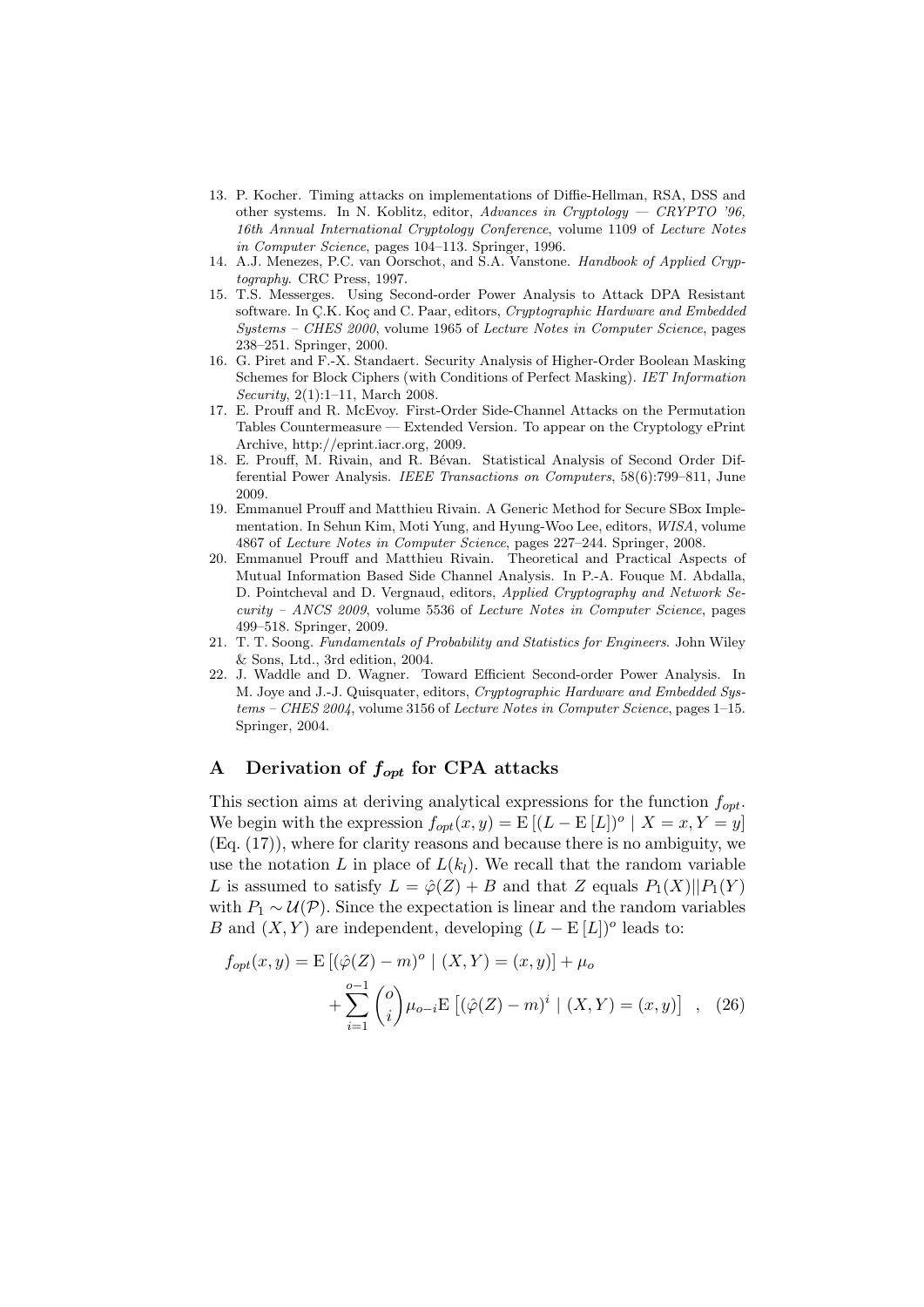where m denotes the mean  $E[\hat{\varphi}(Z)]$  and  $\mu_i$  denotes the *i*th order central moment of  $B \sim \mathcal{N}(\varepsilon, \sigma^2)$ . Let us notice that since  $\mu_1$  is zero, the sum in (26) can start from  $i = 2$ .

Example 1. For o equal to 1 and 2, we respectively have:

$$
f_{opt}(x, y) = \mathbb{E} [\hat{\varphi}(Z) - m | (X, Y) = (x, y)]
$$

and

$$
f_{opt}(x, y) = E [(\hat{\varphi}(Z) - m)^2 | (X, Y) = (x, y)] + \mu_2
$$
.

The prediction function given in (18) corresponds to the development of the terms in (26) that do not depend on noise parameters. It must be noticed that in the cases  $o = 1$  and  $o = 2$ , such an estimation of  $f_{opt}$  is perfect since the terms that depend on noise parameters are either null or constant.

Henceforth, we assume that  $P$  is the set of all permutations over  $\mathbb{F}_2^n$ and that  $P_1$  is a random variable with uniform distribution over  $P$ . This assumption is very favorable to the permutation table countermeasure since it implies that the choice of the masking permutation  $P_1$  is not reduced to a sub-class of the set of permutations over  $\mathbb{F}_2^n$ .

We now focus on the non-noisy term in  $(26)$ , namely on the mean  $E[(\hat{\varphi}(Z) - m)^{\circ} | (X, Y) = (x, y)]$ . Moreover, we denote this conditional mean by  $g(x, y)$ , and define  $\delta_x(y)$  s.t.  $\delta_x(y) = 1$  if  $y = x$  and  $\delta_x(y) = 0$ otherwise (resp.  $\overline{\delta_x}(y) = 1 - \delta_x(y)$ ). We have the following Lemma:

**Lemma 2.** Let  $X$  and  $Y$  be two random variables with uniform distributions over  $\mathbb{F}_2^n$  and let  $P_1$  be a random variable uniformly distributed over the set of all permutations over  $\mathbb{F}_2^n$ . Then for every  $\hat{\varphi}$  the function g is 2-valued and satisfies:

$$
g(x,y) = \frac{2^n \delta_x(y) - 1}{2^n - 1} E\left[ (\hat{\varphi}(I||I) - m)^o \right] + \frac{2^n \overline{\delta_x}(y)}{2^n - 1} E\left[ (\hat{\varphi}(I||J) - m)^o \right],
$$
\n(27)

where I and J are two independent random variables with uniform distribution over  $\mathbb{F}_2^n$ .

*Proof.* For every  $(x, y) \in \mathbb{F}_2^{2n}$  we have

$$
g(x,y) = \sum_{i,j \in \mathbb{F}_2^n} (\hat{\varphi}(i||j) - m)^o \mathbf{p} [P_1(x) = i, P_1(y) = j].
$$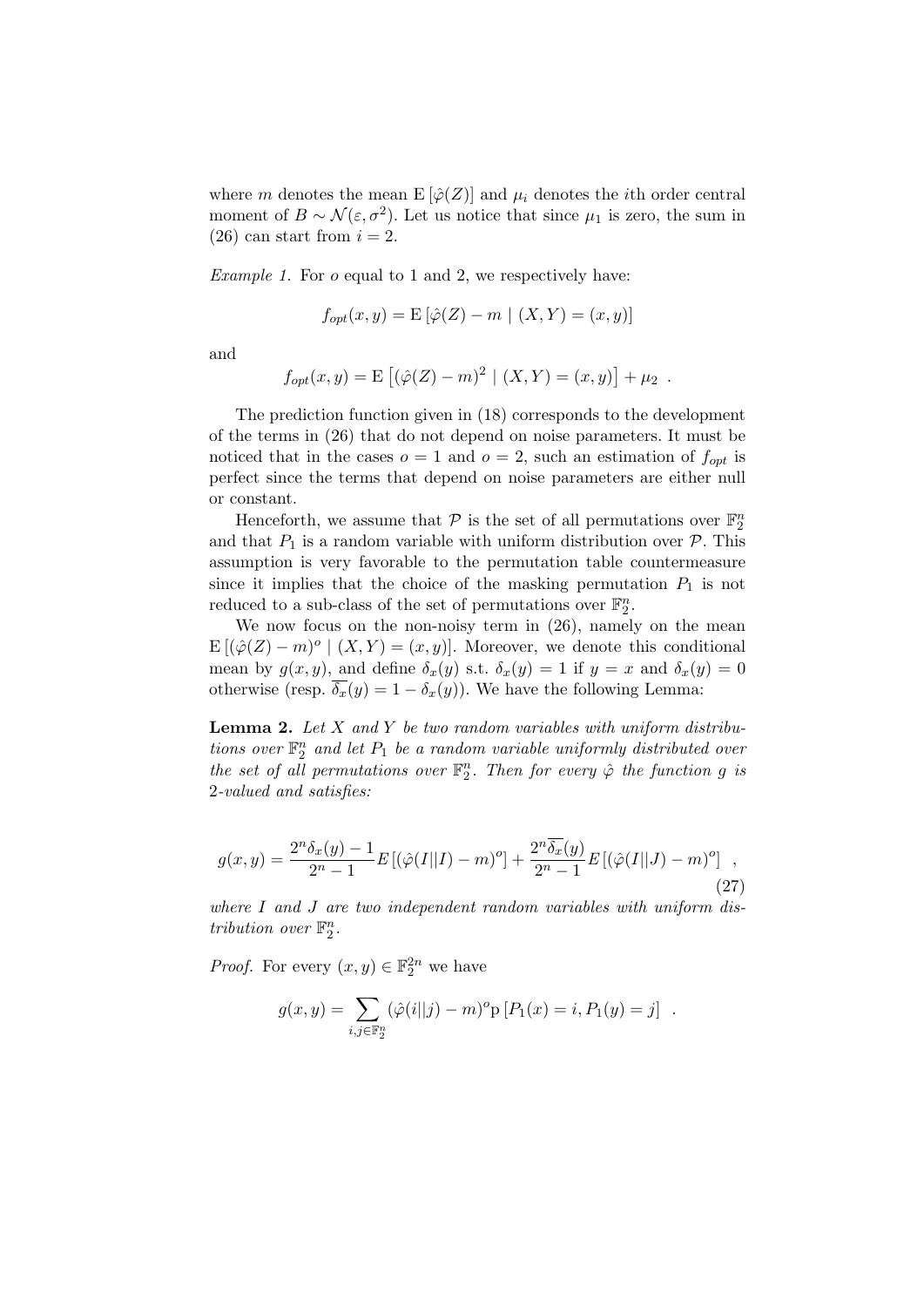Since  $P_1$  is assumed to have uniform distribution over the set of permutations over  $\mathbb{F}_2^n$ , for every  $(x, y) \in (\mathbb{F}_2^n)^2$  s.t.  $x \neq y$  we have:

$$
p[P_1(x) = i, P_1(y) = j] = \begin{cases} 1/2^n(2^n - 1) & \text{if } i \neq j \\ 0 & \text{otherwise.} \end{cases}
$$
 (28)

If  $x = y$ , we have

$$
p[P_1(x) = i, P_1(y) = j] = \begin{cases} 1/2^n & \text{if } i = j \\ 0 & \text{otherwise.} \end{cases}
$$
 (29)

Combining  $(28)$  and  $(29)$  gives  $(27)$ .

When the estimation  $\hat{\varphi}$  is the Hamming weight over  $\mathbb{F}_2^{2n}$ , (27) can be further developed. Indeed, in this case we have:

$$
g(x,y) = \frac{2^n \delta_x(y) - 1}{2^n - 1} 2^o \mathbb{E}\left[\left(\mathbf{H} \mathbf{W}(I) - \frac{n}{2}\right)^o\right] + \frac{2^n \overline{\delta_x}(y)}{2^n - 1} \mathbb{E}\left[\left(\mathbf{H} \mathbf{W}(I||J) - n\right)^o\right] ,
$$

since m equals E [HW], i.e. n when HW is defined over  $\mathbb{F}_2^{2n}$ .

As E [HW(I)] equals  $\frac{n}{2}$  and E [HW(I||J)] equals n, the function g is constant equal to 0 when  $o = 1$ . For  $o = 2$ , it satisfies:

$$
g(x,y) = \delta_x(y)\frac{n2^{n-1}}{2^n - 1} + \frac{n(2^{n-1} - 1)}{2^n - 1},
$$
\n(30)

since we have  $E\left[ (HW(I) - \frac{n}{2}) \right]$  $\left[\frac{n}{2}\right]^2$  (resp. E  $\left[\left(\text{HW}(I||J) - n\right)^2\right]$ ) equal to  $\text{Var}[\text{HW}(I)] = \frac{n}{4} \left( \text{resp. } \text{Var}[\tilde{\text{HW}}(I||J)] = \frac{n}{2} \right).$ 

For  $o = 2$ , (30) implies that  $f_{opt}$  is an affine increasing function of  $\delta_x(y)$ . Since the correlation coefficient is invariant for any affine transformation of one or both of its parameters, the function  $x, y \mapsto \delta_x(y)$  itself (and every affine transformation of it) is actually an optimal prediction function for  $o = 2$ . Hence, in its simplest form the optimal function for  $o = 2$  is defined for every  $(x, y) \in \mathbb{F}_2^{n^2}$  as:

$$
f_{opt}(x, y) = \delta_x(y) . \tag{31}
$$

For  $o = 2$ , the function  $f_{opt}$  in (31) can be applied to conduct CPA attacks in the particular case of Coron's construction of  $P$  (which is not the set of all permutations over  $\{0, ..., 15\}$  but a subset of it with cardinality 16<sup>4</sup> ), without losing a significant factor in attack efficiency (in terms of number of leakage measurements).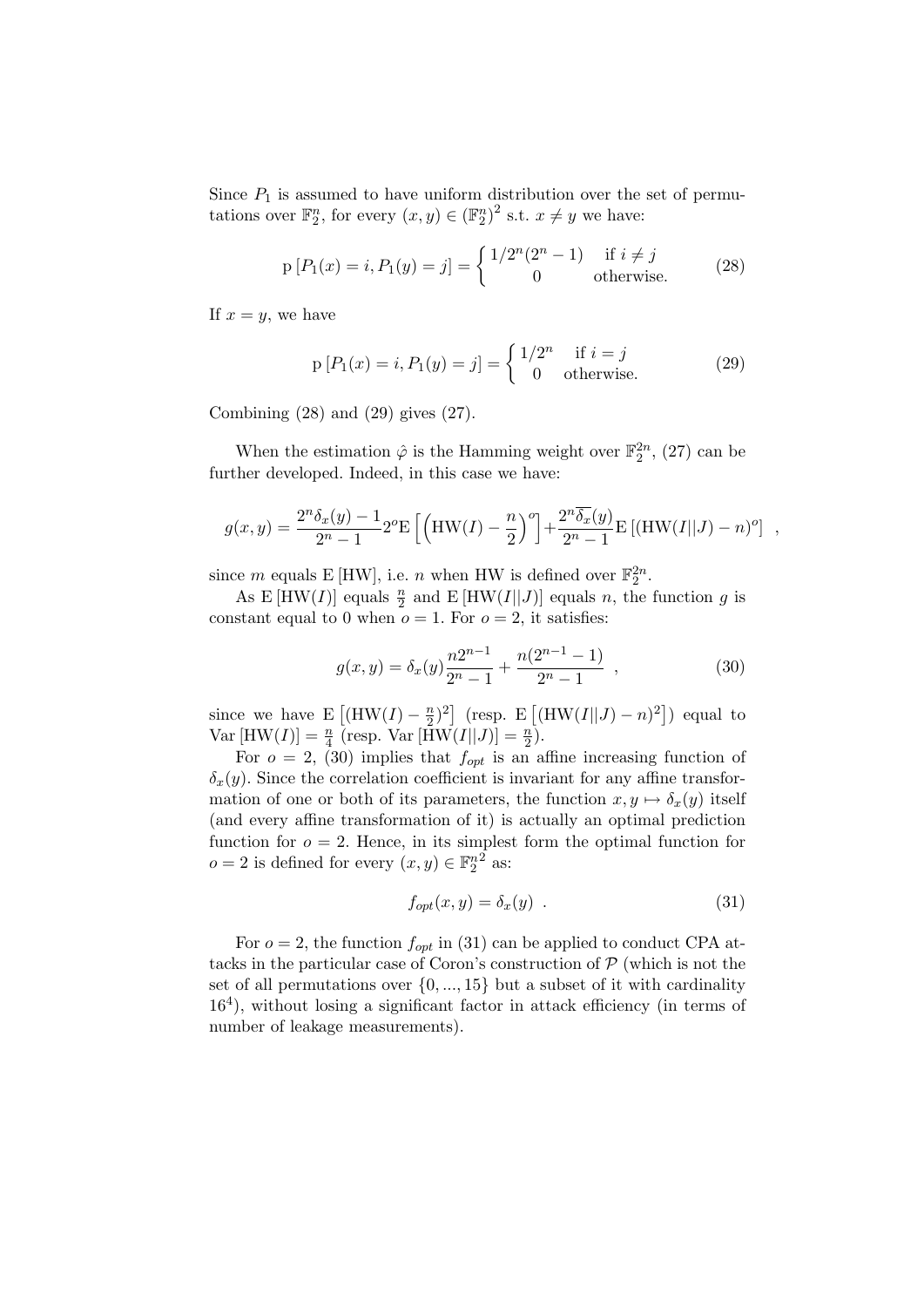# B On the Notion of Order in SCA

## B.1 Brief History and Discussion

Since the original work of Messerges in [15], Higher Order SCA have been widely studied. The notion of HO-SCA itself has been refined so that we nowadays have a better understanding of the theoretical foundations behind them. According to Messerges's definition, a d-th order SCA was an attack that made use of d different instants in the power consumption measurement that correspond to d different intermediate values calculated during the execution of an algorithm. However, this definition is not sufficient alone to determine unambiguously the order of an attack. Indeed, in Messerges's definition the order of a HO-SCA relies not only on the number of times targeted by leakage measurement but also on the number of intermediate results. So, both of those numbers must be equal to d for the attack to be qualified of d-th order. Whereas it is straightforward to determine the number of times targeted by an attack, determining the number of targeted intermediate results imposes, as argued by Blömer  $et$  al in [3], to formally define the notion of intermediate result. Indeed, to convince us about this fact, let us consider the case of the result  $Z = (Z_1, \dots, Z_n)$  of a calculation  $\mathcal C$  appearing in the theoretical description of an algorithm. If Z is computed by hardware means then each of its coordinates is the result of a different hardware computation, so that one can consider that the time t when  $Z$  is computed is associated with  $n$  different intermediate results. On the other hand, if  $C$  is implemented in software on a *n*-bit architecture and by accessing a look-up table, then all the coordinates of Z are processed in the same way and thus the time  $t$  when  $Z$  is computed can only be associated with one different intermediate result (which is Z itself). Actually, in [3], Blömer *et al* argued that the nature of an intermediate variable depends on the context in which the algorithm is analyzed. When it is analyzed in the context of a software implementation on a rbit architecture, an intermediate result is an r-bit long result or input of an intermediate calculation; in such a context, the notion of intermediate result refers to every  $r$ -bit long variable which is manipulated during the processing of the algorithm. When the algorithm is analyzed in the context of an hardware implementation, then each bit manipulation results in and makes use of an intermediate binary result; in such a context, the notion of intermediate result refers to every bit (or 1-bit long variable) which is manipulated during the processing of the algorithm. In fact, the work of Blömer *et al* showed that the order of an HO-SCA depends on the context in which the attack is performed. Nowadays, most researchers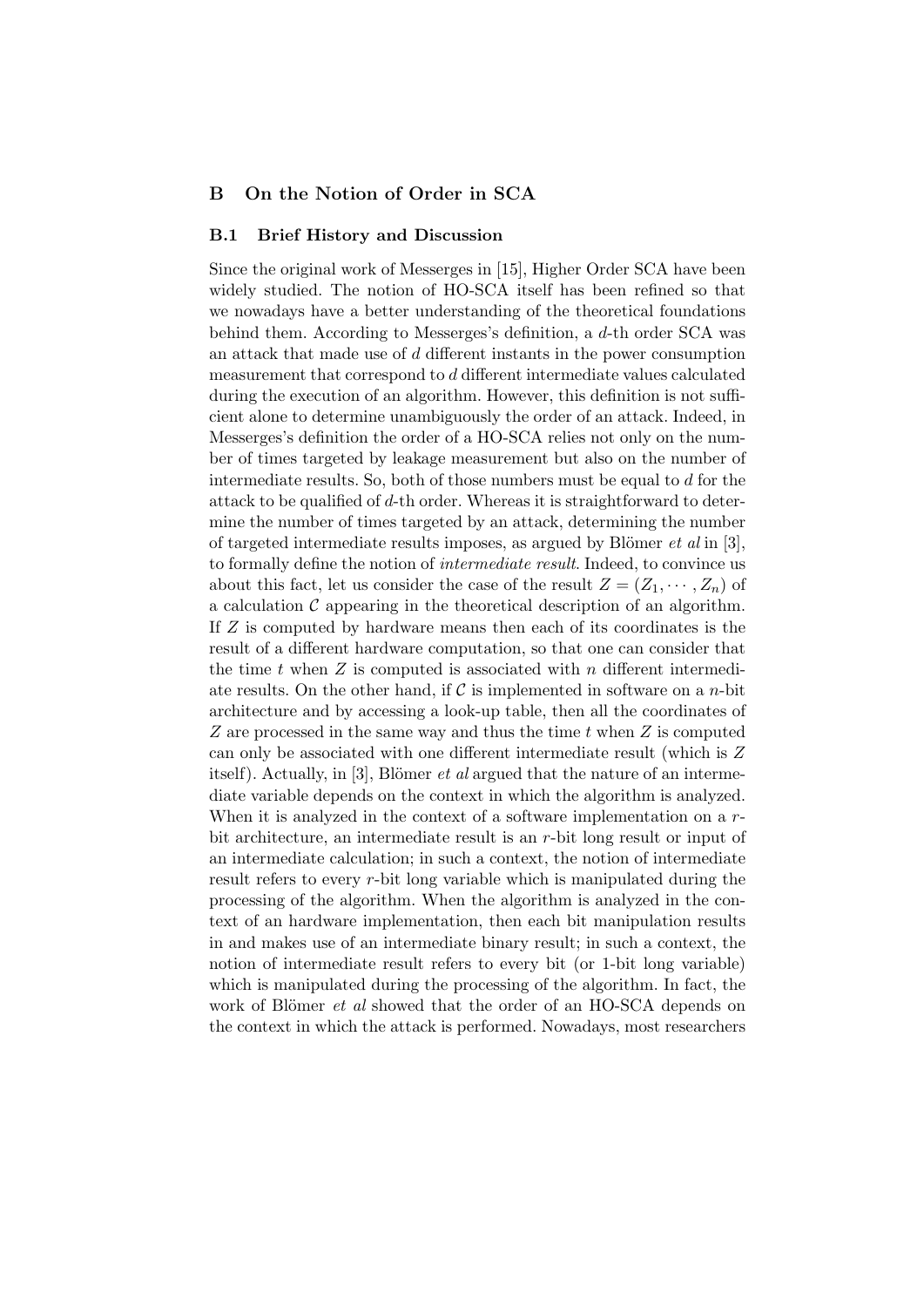distinguish the hardware case from the software case when defining the notion of HO-SCA order [1, 3, 8, 12, 19, 16]. However, it must be noted that in all the definitions, the core idea is that a d-th order HO-SCA is an attack that exploits d different times per leakage measurement. The contextual definitions only differ in the way how the intermediate result is defined (according to the context).

# B.2 Different notions of SCA Order in the Literature

Hereafter, we list several different definitions of the notion of order for a Side Channel Attack.

Messerges [15] According to Messerges's definition, a d-th order SCA is an attack that make use of d different times in the power consumption measurement that correspond to d different intermediate values calculated during the execution of an algorithm. In some situations, this definition does not allow us to determine unambiguously the order of an attack. Indeed, for this definition, the order of an HO-SCA relies not only on the number of times targeted by leakage measurement but also on the number of intermediate results. So, both of those numbers must be equal to d for the attack to be qualified of  $d$ -th order. Whereas it is straightforward to determine the number of times targeted by an attack, determining the number of targeted intermediate results imposes, as argued by Blömer  $et$ al in [3], to formally define the notion of intermediate result.

**Blömer et al.** [3] According to Blömer *et al.*'s definition, a d-th order SCA is an attack that makes use of d different intermediate values calculated during the execution of an algorithm. In [3], it is argued that the nature of an intermediate variable depends on the context in which the algorithm is analyzed. Depending on the context (algorithmic description, software implementation, hardware implementation, etc.) several definitions of an intermediate variable are given.

Waddle and Wagner [22] According to Waddle and Wagner's definition, a d-th order SCA is an attack exploiting d shares (viewed as intermediate variables) simultaneously. This definition is not time-related. Moreover, the notion of share or of intermediate variable is not formally defined. It seems that for Waddle and Wagner's definition, an attack is of order d if it targets a masked variable and  $(d-1)$  masks.